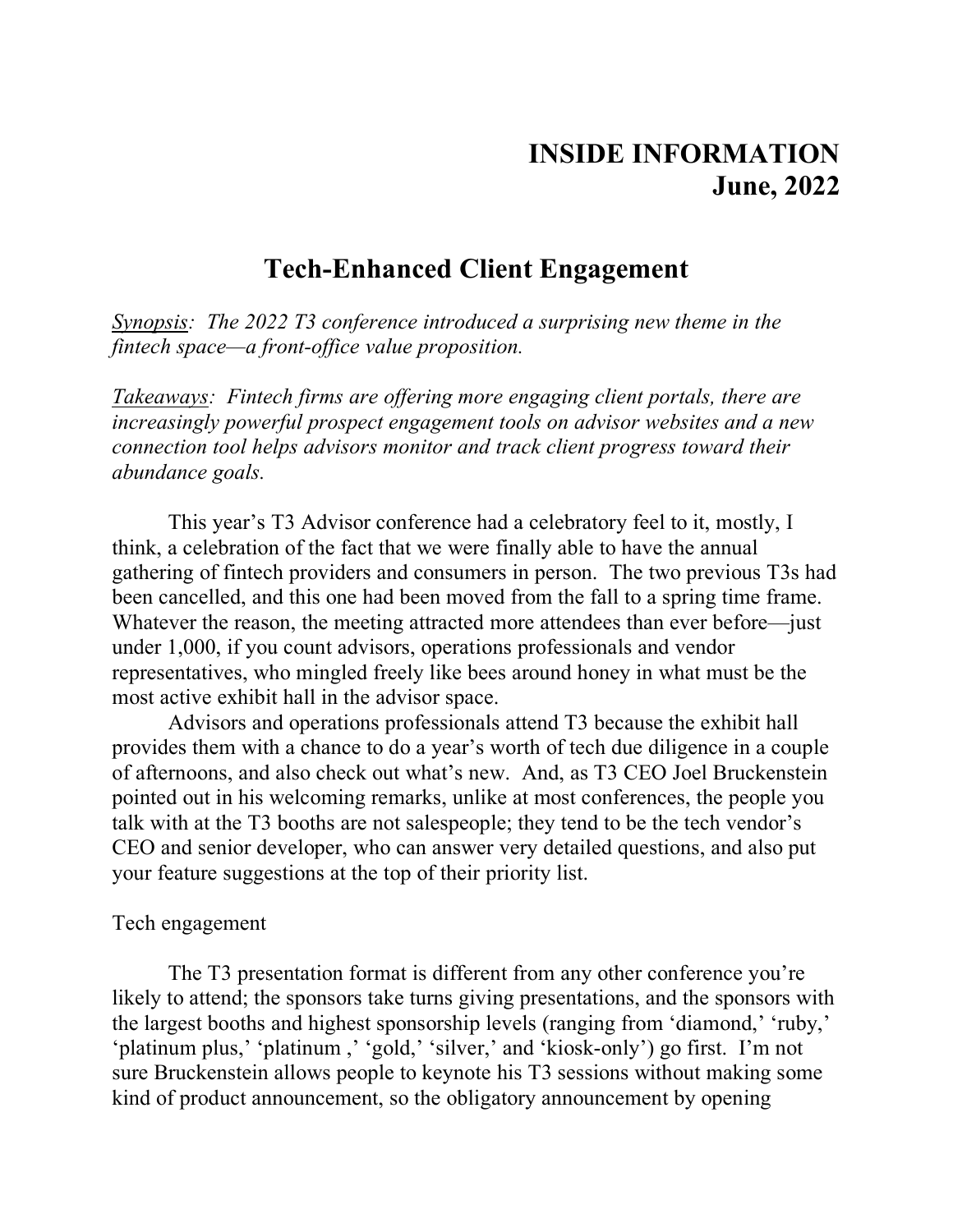speaker Rich Cancro of AdvisorEngine was an updated/modernized version of AdvisorEngine CRM (formerly Junxure), with enhanced workflow capabilities.

Cancro told the audience what we already knew: that the last two Covidimpacted years had forced the wealth management world to cope with some significant changes, including remote client meetings, \$0 trading in the discount brokerage realm (should we replace 'discount' with 'free' in our naming protocol?), and consumer-based investment platforms that are more sophisticated than anything available to advisors five or ten years ago.

So the question is: what's the key to advisory firm success in an increasingly remote world, where clients and prospects can access a growing number of flashy direct-to-consumer investment technology?

Cancro said that advisory firms—and their technology partners—will need to provide better client connection and engagement.

Connection has a number of components. One, which played directly to AdvisorEngine's all-in-one value proposition (CRM, portfolio management, rebalancing and performance reporting, client portal, digital onboarding), is delivering a client experience that is comparable to what the direct-to-consumer vendors are offering. That includes a customized client portal that brings together all aspects of a client's financial situation.

At the same time, Cancro told the group, advisory firms need to become more efficient as they shift their core value proposition from highly-leverageable AUM activities to less-leverageable advice models. When you're meeting with a client remotely, you want to be able to see all of the conversations you've had with the client, and all of the relevant data that you might want to talk about, right on the screen. Having a customizable client screen that pulls data from a variety of sources fits that need.

At the end, Cancro recommended that advisors adopt a 'platform mindset,' where the integration of all client data and workflows makes it easier to personalize your advice and the client experience, and to deliver personalized information through the client portal. Cancro called it a 'unified client experience' and later defined it as 'personalization at scale.'

#### Planning engagement

The idea of a unified client experience and personalization at scale gave the audience a good introduction to the surprising new theme that came up over and over again in the T3 presentations. In the past, the normal fintech value proposition focused on enhancing a firm's office efficiency, and the feature set was directed more at the back office team than at front office advisors. But during the pandemic, a number of key fintech providers seem to have recognized that their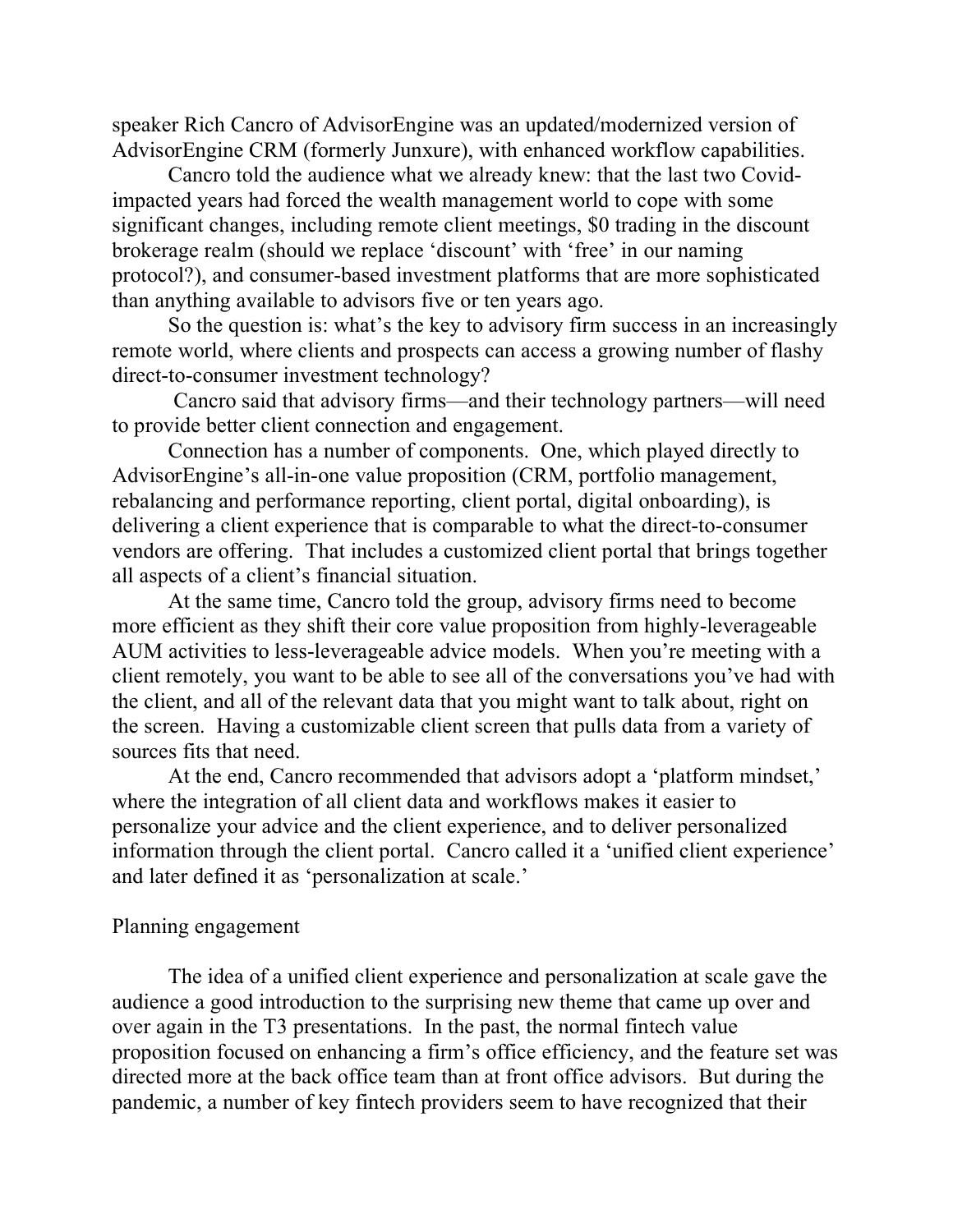technology can (and should) also be used to facilitate deeper client connections, and promote greater client engagement.

Of course, different solution providers interpreted this concept in different ways. Kevin Hughes, Chief Growth Officer of Envestnet's MoneyGuidePro planning software, showed how advisors can leverage MoneyGuide to engage prospects. Its 'blocks' features allow prospects to explore their financial situations on advisory firm websites.

"Blocks" are professional-grade planning calculators on a variety of topics like home refinance, retirement income, LTC analysis, income protection, impact investments, student loans, upcoming goals, and HSAs. (MoneyGuide's obligatory T3 announcement was the addition of 19 new blocks.) Prospects would click on the link and get a taste of financial planning—call it prospect engagement. Then, as their exploration uncovered more questions than answers, the prospects might check out other content on the advisor's website and, in the lingo of digital marketing, enter the top of the marketing funnel. Or they might click on Calendly and schedule a meeting with the advisor.

Advisors can monitor all of these prospect interactions on a dashboard that shows who has logged onto which blocks, and see the information that has been entered. This helps them know who to reach out to, and what topic they seem to be interested in, facilitating a more informed initial connection.

Blocks are also a solution for advisors who want to engage in modular planning—to create a comprehensive financial plan one step at a time.

I found it interesting that the Right Capital presentation followed the same general theme: engage prospects in the financial planning process before they ever come into the office.

Right Capital is now a solid number three in terms of market share in the planning software category, positioned as a comprehensive solution with less operational complexity than MoneyGuidePro or eMoney. Ted Denbow, Right Capital's Vice President of Sales, showed the audience how prospects can participate in an iterative process of self-discovered tax projections, various Roth conversion analyses (illustrating future tax rates before and after RMDs are reduced), budgeting and Social Security optimization. The goal, he said, is to bring people into the data gathering process and let them play with the assumptions themselves, so they can get a better idea of the choices and tradeoffs. The goal is to drive deeper engagement if and when they become planning clients.

If direct client engagement with planning tools is a new theme in the fintech world, Andrew Altfest, founder and CEO of the FP Alpha planning solution, has taken the trend to its logical conclusion.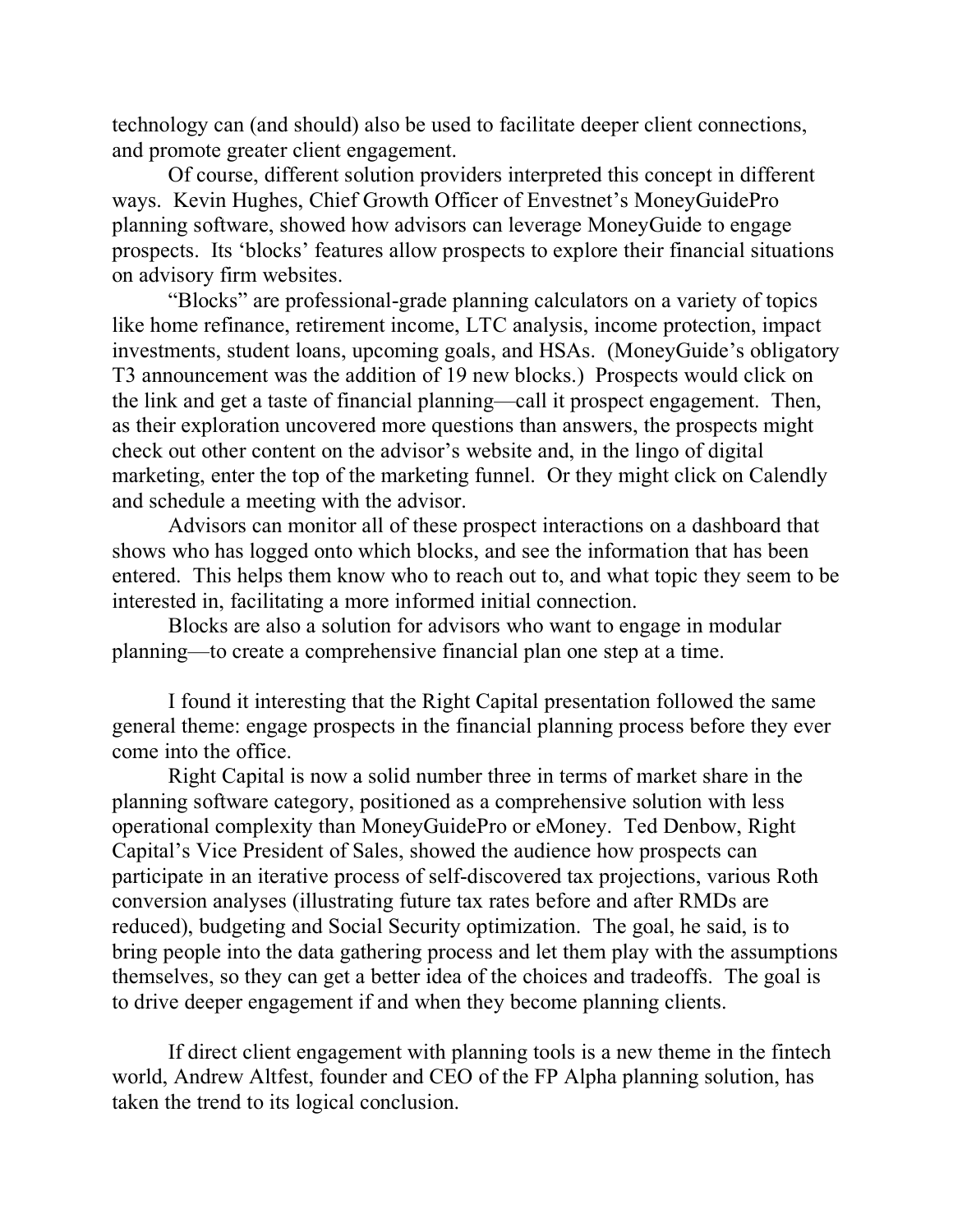FP Alpha's core offering is machine learning expertise in 16 areas of a client's financial life that are not covered by the traditional planning software solutions: elder care, the nuances of life, home, auto and long-term care insurance or deeper dives into federal and state estate tax regimes. "Those areas of expertise are very hard to scale," Altfest noted, adding that even the advisor who HAS mastered all these areas would have to spend a lot of time reading through the client's insurance and estate documents in order to provide expert advice. Altfest's first announcement was a new Estate Planning Snapshot, which uses OCR technology to read a client's will, revocable or other trust, and provides advice and observations that advisors can pass on to clients.

Altfest also announced a new tax snapshot feature which pulls data from a client's tax return and makes observations about the client's current tax bracket and any missed opportunities.

So what does this have to do with the theme of tech-facilitated client connections? These new tools were included in something called Prospect Accelerator, which, similar to the MoneyGuidePro blocks, lets advisors add a link to their website. Prospects upload documents or financial information into the system and receive an overall financial wellness score. If the prospect wants to improve on their score, the next step would be to contact the advisor.

The advisor, meanwhile, begins this new client relationship with a head start on his/her financial situation—theoretically facilitating a stronger (that word again) initial connection.

#### Portals and personalization

Tricia Haskins, Head of Integration Solutions at Fidelity Investments, hosted a panel discussion on digital empowerment that touched strongly on the connection theme. She noted a trend in the advisor space toward what she called 'digital personalization,' which means segmenting clients by more than the usual differentiators of age and wealth; by a variety of personal characteristics that drives deeper insight and… connection.

Her panelist guests were Trevor Chuna, Chief Technology Officer of the Sequoia Financial Group, and Matt Meinecke, Director of Technology at RFG Advisory. Chuna said that Sequoia is working to capture next-level data from clients and public data sources, in order to create more personalized service—what he called a shared advisor-client experience.

This led to the most explicit articulation of the 'back-office-to-front-office' pivot that I heard at the conference. "The tech solutions here at T3 used to be mainly focused on the operations people," Chuna told the group. "Today, the new features are helping advisors create better client interactions."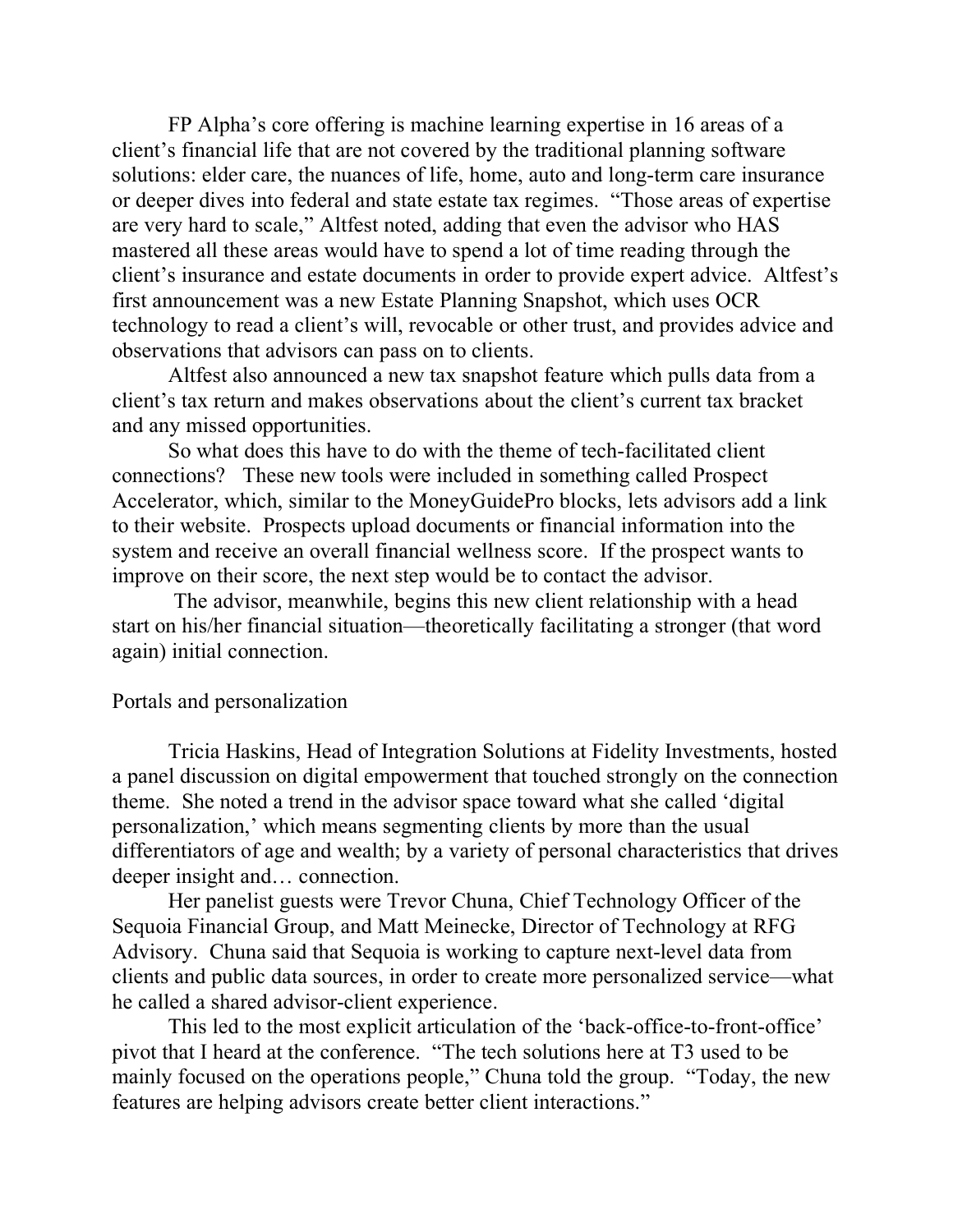Meinecke said that the profession is on the cusp of being able to drive a greater degree of personalization and authenticity. He cited increasingly sophisticated client portals as an example of more sophisticated digital connections. "In the past, tech's reputation has been that it depersonalizes," he told the audience. "But with the improvements in data capture and data flow, it is now starting to add to the personalization.

## Connecting with client goals

The connection theme emerged once again as Tom Aviles, VP of Business Development at Morningstar, gave a presentation entitled 'How Can I Deliver Personalized Advice at Scale?'

How can you? Similar to what the planning software vendors are doing, Morningstar allows advisors to place links on their website that take prospects to an assessment tool that will engage them in a variety of ways, and perhaps intrigue them about financial planning services. Aviles' (obligatory) announcement was a new 'goals-values-risk profile' instrument, which leverages the Finametrica technology that the firm purchased last year. "The idea is to get to know your prospects before you ever meet them," he said.

The instrument starts by helping prospects clarify their personal goals. Aviles said that most conversations designed to elicit client goals tend to miss the mark; simply asking a client, on the first meeting, *What are your goals?* tends not to be helpful or productive. The 'goals-values-risk profile' instrument improves this exercise by giving the client a master list of possible goals. Aviles said that Morningstar's research shows that when clients gave answers to their advisors' generic goals question, and then were presented with the master list of goals, 73% of them changed their goals, and 26% actually changed their top goal.

The company has updated the Morningstar Risk Ecosystem so that it now assesses clients' risk preferences for each of multiple portfolios. But perhaps the most interesting part of the presentation came when Aviles demonstrated how Morningstar provides a risk score for existing and proposed client portfolios. At some of the competing firms, a portfolio's risk score can range from 1-100. The Morningstar Risk Ecosystem can now go higher than 100, to accommodate clients who might be all in on crypto or Tesla.

To demonstrate, Aviles showed the audience a portfolio with a risk score of 79, and asked us to guess what the risk score would move to if he added a 5% allocation to GameStop. The guesses mostly ranged around the 100 level, but in the live demo, that modest allocation moved the needle all the way up to 279. (!)

Components of Engagement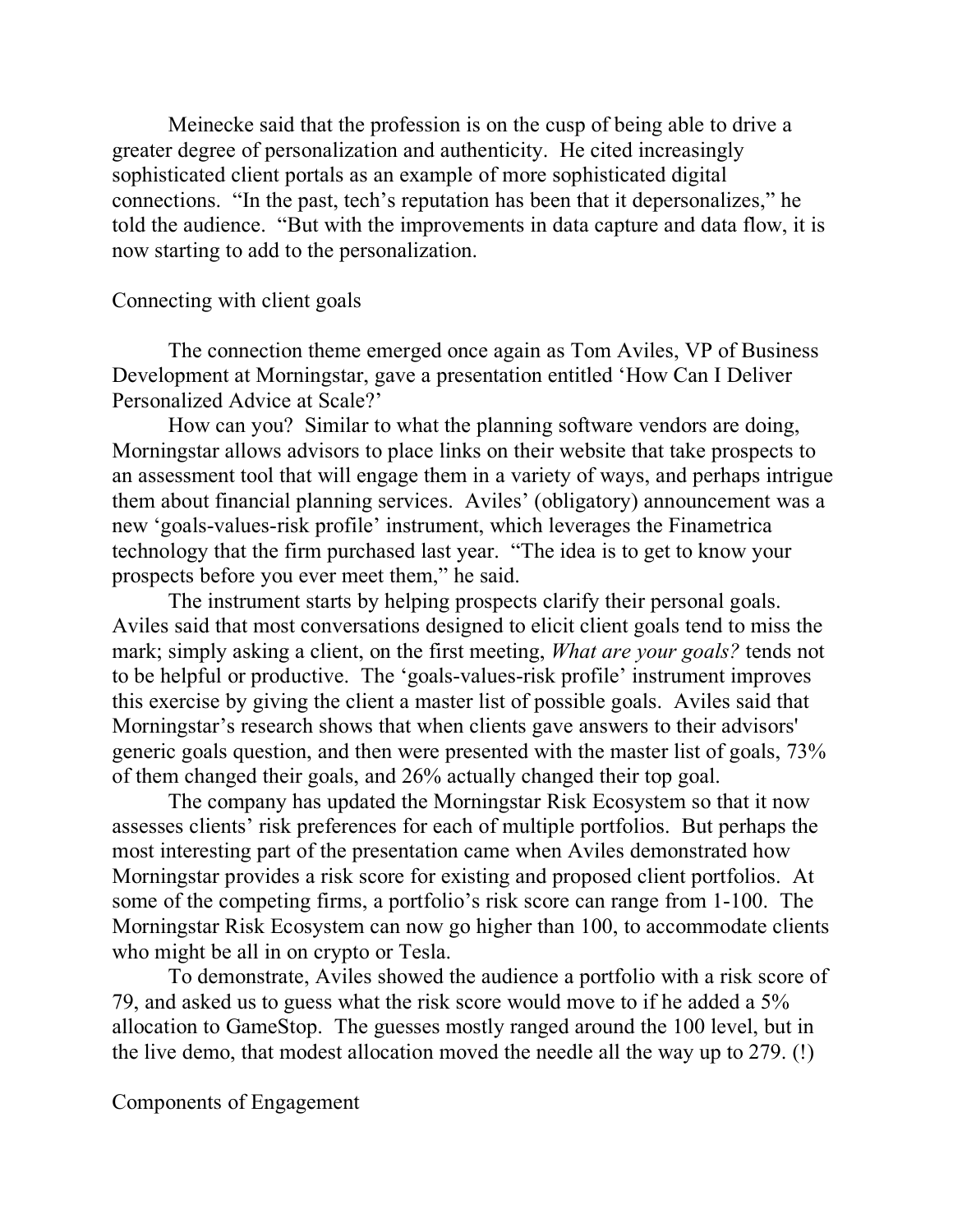Neesha Hathi, the Chief Digital Officer for Schwab Advisor Services, continued the theme when she told the audience that the pandemic experience created a higher standard for advisors in both the digital experience and the quality of human interaction. "Clients today expect more efficiency in their tech interactions," she said, "but they also expect people to help them with complex tasks." Schwab research indicates that 80% of investors want access to a suite of digital financial tools and online planning capabilities, but 59% also say they want to be able to talk with a professional when they have questions.

What is the right balance of this enhanced client engagement between personal and tech? And how is that changing as a result of the connection/engagement initiatives bubbling up all over the fintech world?

Hathi answered the question in the form of spectrum lines from a left side (the services are exclusively provided by *people*) to a right side (*technology* is the primary provider). For account management, the situation today is balanced about evenly between the two (Hathi put the indicator right at the middle of the line), but for the future, Hathi's indicator moved over to the far right side of the spectrum, indicating that this service will be handled primarily through technology.

Investment management? Today: somewhere toward the left middle. In the future, about 75% over to the right.

Planning and goal tracking? Today, roughly a quarter of the way from left to right. In the future, right in the middle.

Relationship management? Today, pretty close to the left extreme. In the future, maybe 35% toward the right side of the line.

Then Hathi provided her own articulation of the theme of T3 2022. "In the past, technology's value proposition was that it drove scale," she said. "Increasingly, the value proposition is client service and personalization." She envisioned software that tracks client tasks, and organizes and tracks the tasks performed on behalf of clients for an annual service report. (Did she know that Knudge and Hubly provide that now?) She envisioned tech-supported goal-setting (which we've already seen from Morningstar), and increasingly sophisticated (CRM?) methods for tracking client goals to completion—including digital nudges on issues that clients need to address (Knudge and Advisor360 do this already).

Hathi concluded by asking the audience to think about whether they were making the pivot from tech for efficiency to tech for client connection, and whether they were investing enough in the new solutions. And she suggested that investing *money* was not enough; increasingly, advisors were going to have to invest *mindshare* in thinking about what kind of client engagement they want to facilitate, and what aspects of it would be handled digitally.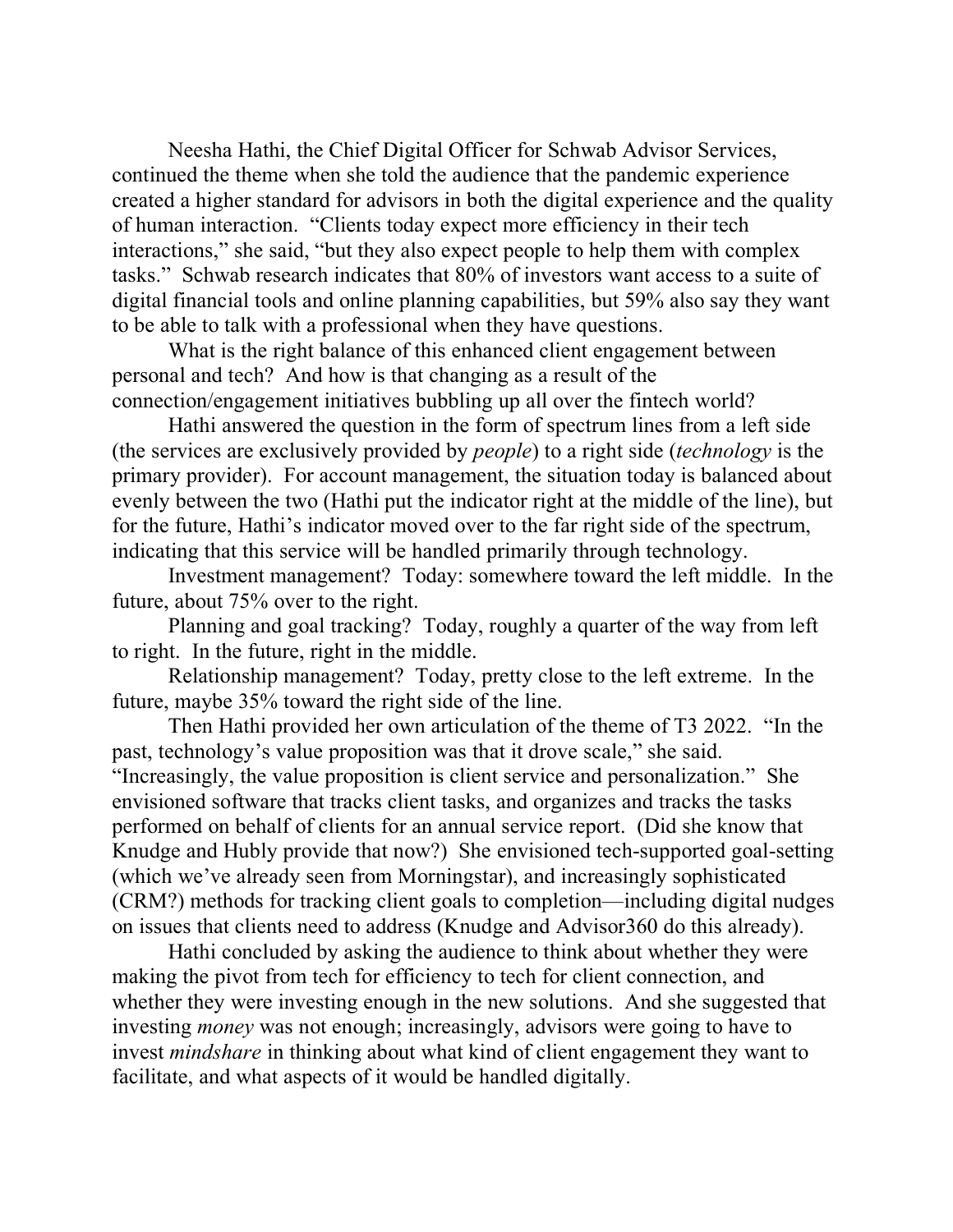## Abundance engagement

On this connection/engagement theme, I've saved the most interesting presentation for last. Some of you may remember Reed Colley, who founded Black Diamond way back in 2003, and sold it eight years later to become Advent's portfolio reporting system. Colley is back with a new venture that directly addresses the concept of tech-facilitated client connection.

Colley introduced Summit Wealth Systems, which was unluckily launched a few months before Covid shut down in-person everything. Colley said that performance reporting software is great at facilitating conversations about investment returns, but it doesn't address the more important conversations that clients want to have with advisors. Nor does a program that compares a client's model portfolio allocations to a benchmark directly help clients know whether they're improving their (Colley's term) abundance.

What clients really want, said Colley, is an advisor/tech relationship that will facilitate their path to abundance. Defined as? "Everybody's definition of abundance is personal," he told the group. "It's an alignment of what I'm doing and what I want to contribute as 1) an impact on the world, 2) time with loved ones, and 3) experiences."

Advisors, he continued, are trusted guides on this personal journey. Summit allows them to deepen their client engagement by linking client values and purpose with software that tracks their progress toward their personal definition of abundance.

Summit is built around what looks like traditional portfolio management and accounting software, with the usual rebalancing and portal features. Where it differs is what Colley calls 'wealth modeling,' where clients set goals for their lives, and the software allows them to track, through the client portal and mobile app, not only their financial progress toward funding these goals, but also their personal progress, the goals that are not financially-related, but which might actually be the largest contributions to their sense of abundance. No examples were given, but it's not hard to imagine personal goals related to health and fitness, family connections, learning a new language, learning to play an instrument, and, well, clients could use the Morningstar list to decide what goals the Summitenhanced advisor relationship could help them achieve.

"You, the advisor, create your own app, and clients can keep their financial lives on it," Colley told the audience. "Summit will be different for every advisor who is using it, but what they have in common is that it will help them facilitate this abundance journey for their clients."

Behavioral Planning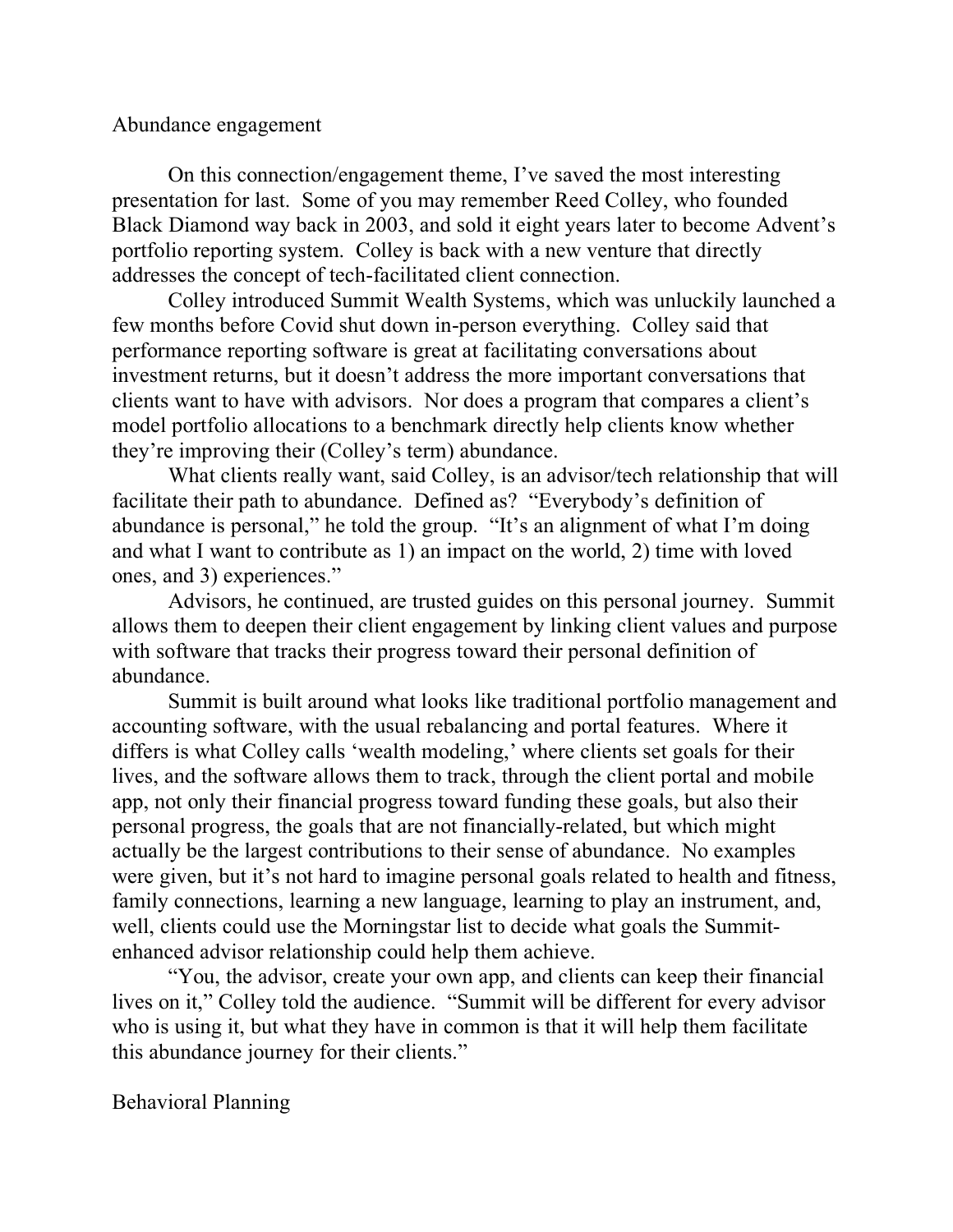Speaking of clearing a path to client abundance, I thought the Orion keynote offered some interesting insights into how to improve the effectiveness of your advice. Orion CEO Eric Clarke appeared onstage with Dr. Daniel Crosby described as the firm's new 'chief behavioral officer.' Orion one-upped everybody by offering *two* announcements. The first addressed something Clarke has talked about for years: the need for advisors to gain better control of their client data, and have it stored in one place instead of scattered among the various programs in the tech stack. The new initiative, called Mind + Machine, will create an omnibus warehouse for client data, which would facilitate faster data access by leveraging Amazon Redshift as the underlying service provider.

The second announcement, the topic of this presentation, was the launch of a new initiative called 'Protect - Live - Dream' which is designed to bring behavioral finance insights and processes to the planning profession.

Crosby said that advisors of the future (as in, tomorrow) will need to connect with their clients more deeply. (That theme again.) His research shows that 91% of planning clients cited the desire *'to have an advisor who gets me.'*

But the same research found that 64% of planning clients complained that they have no one to talk to about money. Not about portfolios or investments, you understand, but the much more personal issue of money itself. The most important connection, in many cases, seems to be broken.

Meanwhile, Crosby said, direct-to-consumer investment platforms are leveraging behavioral finance insights in a negative way, exploiting their customers' worst impulses by gamifying investing, encouraging active trading, handing out incentives for self-churning, etc. The implication is that there are a lot of negative connections being formed in the marketplace at large, and that advisors need to become a countervailing force for the benefit of their clients.

So how do you leverage behavioral finance in a positive way, and build those deeper connections? Crosby's first observation was about what does NOT work in improving client decision-making. The consensus, up to now, has been that advisors can help their clients make more rational decisions by providing them with more and better education. But financial education, Crosby said, tends to rest on the assumption that consumers are somehow 'broken' ('irrational' is the term I usually hear)—and he said that implying to prospects and clients that their brains are incapable of making good decisions is not a great way to appeal to them.

Education, he said, never actually touches the part of the brain that is making the actual decisions. "You cannot solve an emotional problem at the intellectual level," Crosby told the audience. Everybody knows that we should make our decisions rationally, he said, but most of them are actually decided in the emotion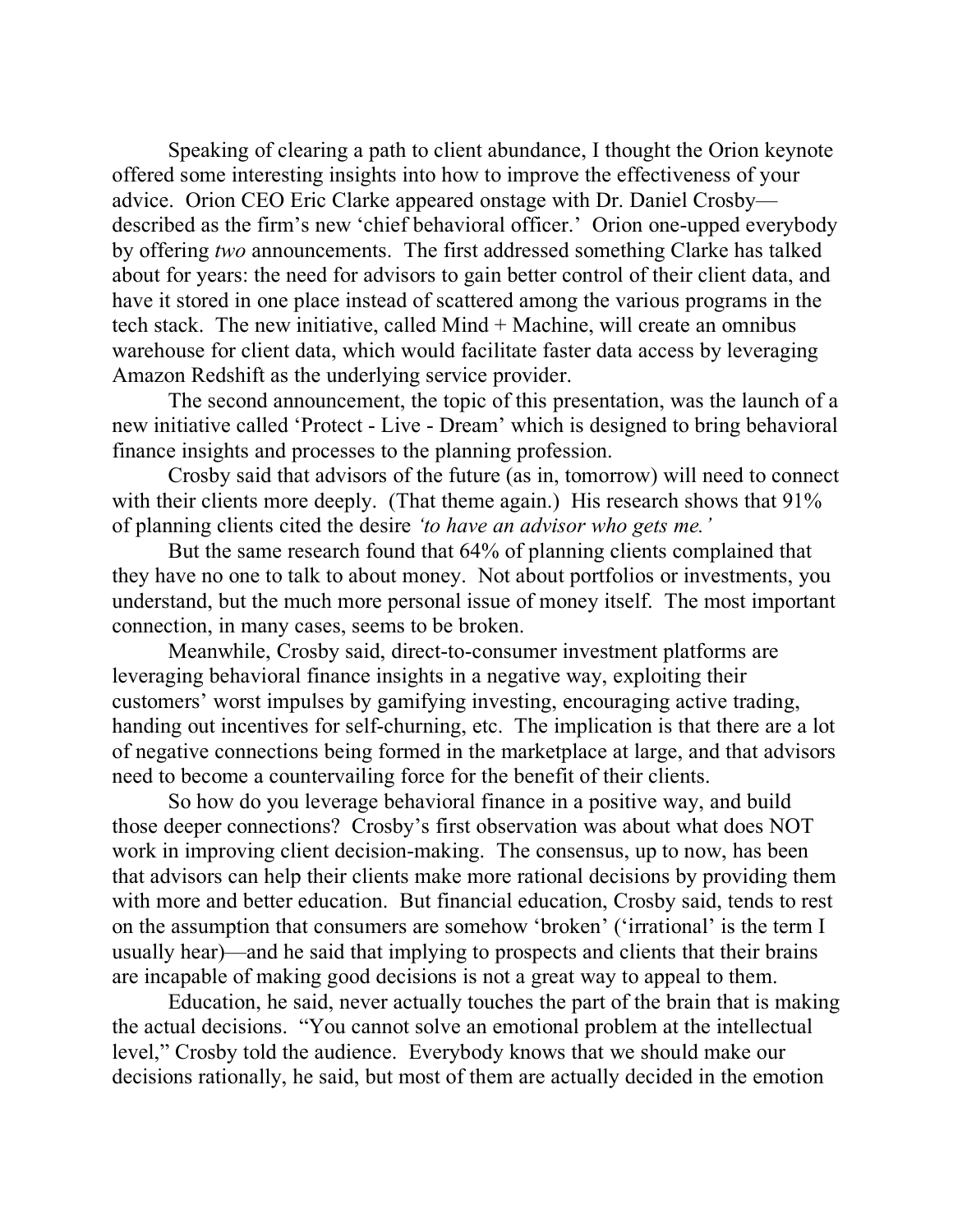part of the brain. In passing, Crosby noted that people who suffer damage to the emotional parts of their brains become unable to make decisions effectively.

So what do you do? Crosby recommended a variety of framing techniques. For example, when talking about budgeting and saving for the future, instead of the usual question of: *can you save 20% of your income?, y*ou'll get a much more positive response if you ask: *Do you think you can live on 80% of your income?*

Crosby also recommended that advisors address their clients' tendency to overreact during market downturns by replacing a single generic (model) portfolio with a variety of different investment buckets for their clients, and have each of them personally labeled: "protect," "live," "dream," although they could be microlabeled: "education for the kids," etc.

Crosby cited research that suggests that people who have invested in labeled buckets tend to make less impulsive investment decisions during periods of market volatility. He cited research where people were told to look at a picture of their kids when making financial decisions, and these investors tended to save twice as much as a control group. Look for much more to come from this initiative allowing advisors to leverage their clients instinctive impulses for their own benefit.

#### Platform evolution

There were, of course, other announcements—although some of them were no longer news by the time of the conference. This prominently included Orion's acquisition of the industry dominant Redtail CRM (huge splash), and Addepar's purchase of AdvisorPeak (smaller splash but still significant). I found it surprising that the other journalists in attendance didn't, in their writeups, follow up on the potential significance of these acquisitions.

I spoke with Redtail founder Brian McLaughlin about how he plans to spend his days lounging on the beach after the acquisition, and in fact he said that he's already plunged head-first into the challenge of evolving Orion's total platform from the inside. Orion has been steadily upgrading its portfolio management feature set, but the other components—financial planning (the former Advizr), portfolio risk management (Hidden Levers) and CRM (Redtail) were all purchased from the outside, and aren't adding features at nearly the pace of Orion's portfolio management core.

McLaughlin's superpower at Redtail has been to listen to the pain points of users and—in real time—add features and improvements that would address them. If he brings that same willingness to listen and programming energy to upgrading and integrating the disparate pieces on Orion's platform, the profession could see a much stronger solution set.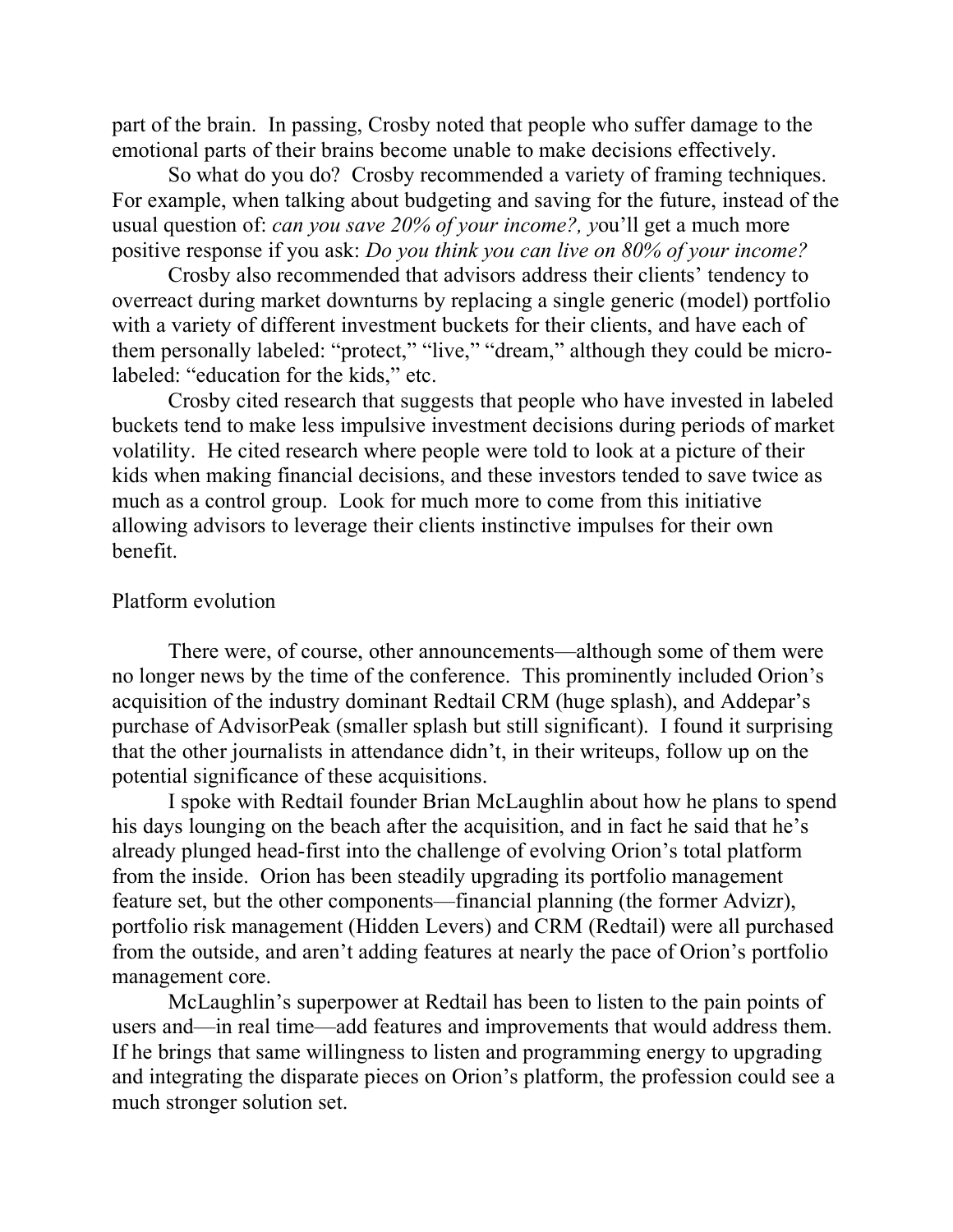I also got a chance to compare notes with Damon Deru, the founder of AdvisorPeak, about his new role with Addepar. The 2022 T3 conference represented a coming-out party of sorts for the Addepar portfolio management solution. Addepar is no start-up; it is well-known in family office circles, serving 700 firms with \$3.5 trillion in client assets. Because of the sophisticated nature of its core clientele, the firm comes to the advisor space with some interesting capabilities. It can handle reporting on alternative investments and even has its own alts marketplace of non-publicly-traded investments favored by family offices. Its API architecture can be used by larger advisory firms to build their own apps and customer experiences. And the firm has 300 built-in data feeds and a variety of data integrity and integration protocols.

Deru co-hosted a panel discussion that focused on customizing the asset management experience for clients. But in the hallway, our conversation focused on the fact that he now has far more resources at his disposal to add enhancements to the trading/rebalancing feature set.

There may be a bigger role in store. Deru is more familiar with the advisor marketplace than the people who run Addepar. The acquisition of one of the profession's most feature-rich trading/rebalancing/tax loss harvesting platforms means that Addepar now checks all the boxes that advisors require when they're looking for a portfolio management solution, and the company has a track record of working with some fairly demanding customers. As the firm expands its marketing to advisors, Deru could serve as a guide to that complicated community.

#### Haves and have-nots

Among the other announcements, in no particular order: MoneyGuidePro Elite now includes, as a module, the Wealth Studios estate planning tool that Envestnet purchased last year. Wealth Studios flowcharts a variety of estate planning strategies, with calculators that assess the estate and ordinary income tax ramifications of different recommendations. A new feature helps clients equalize their bequests when there are dissimilar assets to be handed down.

Brian Daley, VP of the Tamarac trading, rebalancing and portfolio management software, announced an upgrade of the Tamarac rebalancing capabilities and cash monitoring features. And you might call this a preannouncement announcement: the next T3 conference will see the introduction of a new client portal that will incorporate portfolio data from Tamarac along with planning data from MoneyGuide—and for larger firms, an open API system that will let them custom-design their own client portals.

Later in the conference, Panoramix announced the launch of Panoramix Pro, a billing and performance solution that puts it in what might be called the discount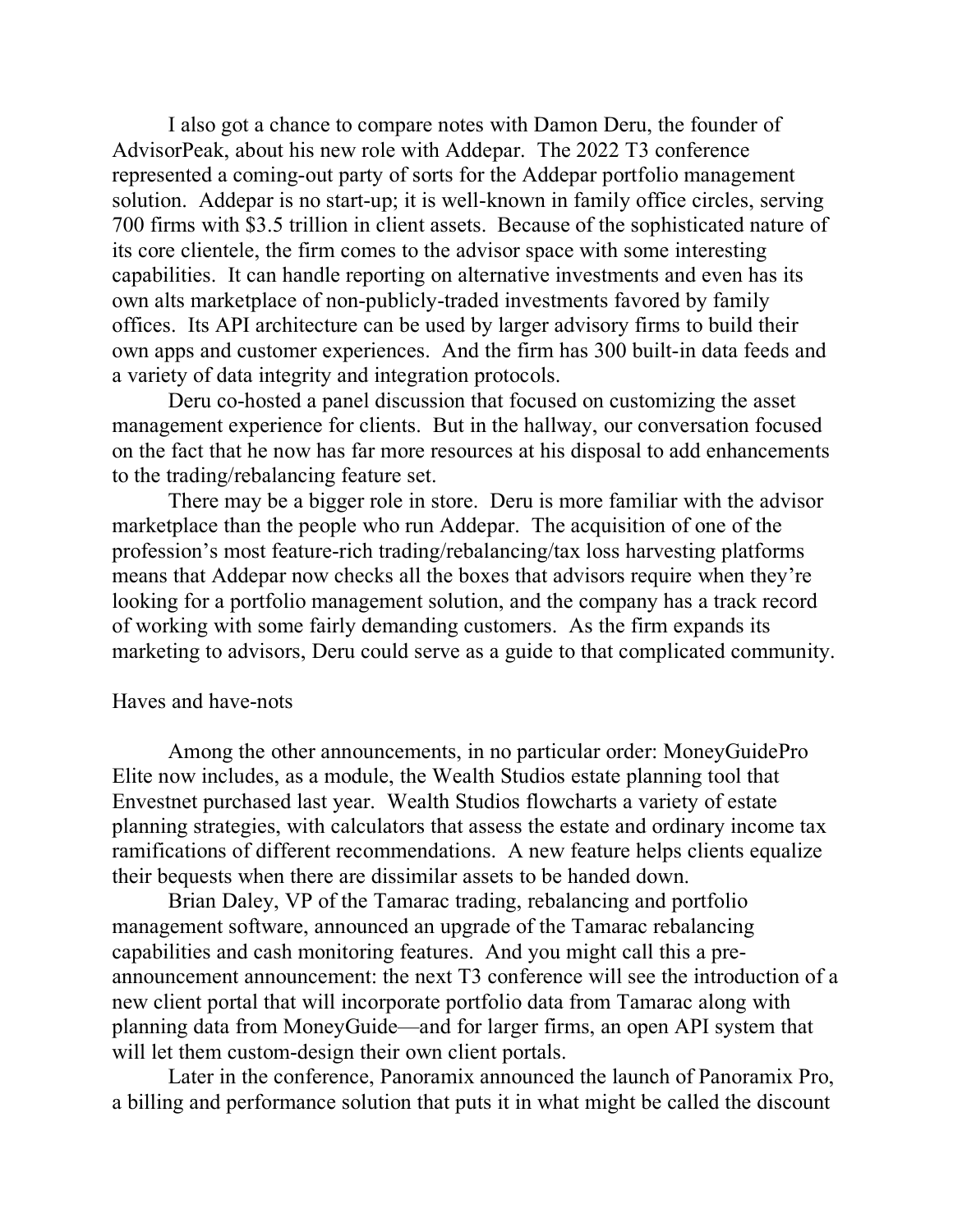portfolio management category—full-featured programs that are less expensive than the name brands, a category that already includes AssetBook and Advyzon. Panoramix is not a household name in the advisor space, but the Pro version offers a couple of features that advisors might find interesting. It gives advisors a toolset where they can manage which portfolios will be included in which models for GIPS compliant reporting.

The program also encroaches a bit on the planning software feature set with a goal-tracking widget. Advisors or clients can input their target income in retirement and their retirement age, and the widget shows how they're tracking toward that goal. If the market goes down, clients can click on a 'calculation' button and the system will optimize either an updated retirement date (if the client wants to hold income steady) or the projected income that the clients would be able retire with (if the client doesn't want to change the retirement age).

A new entrant to the advisor fintech world, Nitin Seth of the Incedo consulting firm, announced something called Lighthouse, which Seth described as a modern digital stack that could be compared to what Amazon and Facebook offer. Most of us had never heard of Incedo or Lighthouse until we saw its large booth near the entrance to the T3 exhibit hall, and I think the audience was disappointed that Seth decided to offer general advice about wealth management technology instead of showing us a Lighthouse product demo. (At what other conference would that be considered a disappointment?)

Seth continued the theme of tech-facilitated engagement by noting that, in the past couple of years, a number of self-service financial tools have increased their sophistication by orders of magnitude. He cited non-cash payments like the Apple wallet, investment platforms like Robinhood and e-commerce sites like Amazon.

In the wealth management space? Not so much. Seth cited his own research showing that just 62% of advisory firms offered their clients a portal for their data, only 30% were using digital onboarding technology (this is certainly a low estimate), and 4% have set up some kind of a digital self-serve option—which he didn't define, but might refer to the MoneyGuide Pro blocks and the Morningstar self-assessment tools.

"The proliferation of digital technology is creating a divide between the 'haves' and the 'have-nots,' Seth told the audience, implying that most of us tended to fall into the 'have-not' category, either due to inertia or the complexity of the products that we would need to access. "Wealth management firms are going to need to be tech firms in the future," he concluded.

Beyond the keynotes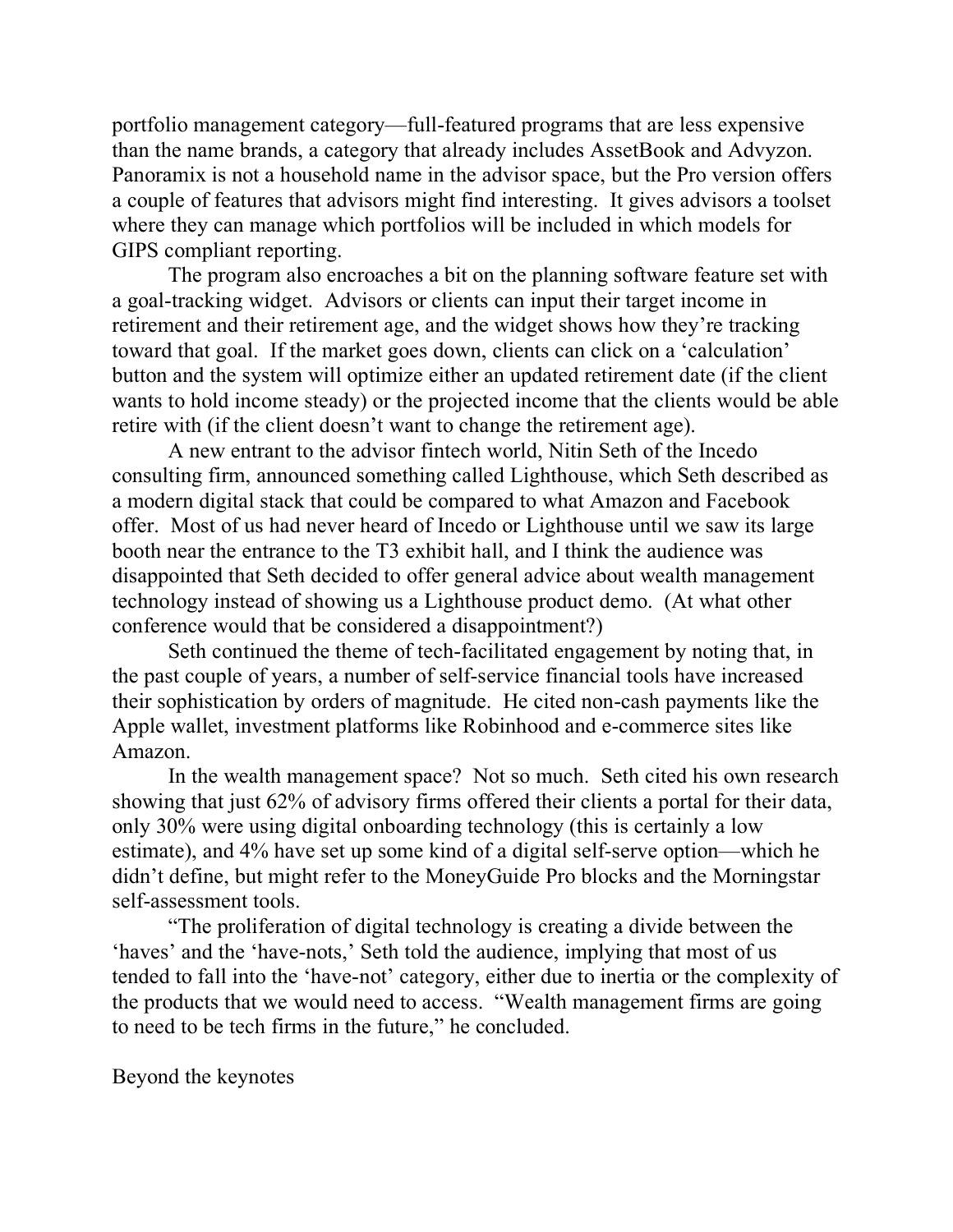If you looked beyond the keynote presentations, you could see some interesting (and potentially disruptive) technologies bubbling under the surface. The most obvious was Holistiplan, which did not have a keynote speaking slot despite being the dominant tax planning solution in the annual Software Survey. MaxMyInterest flew under the radar despite creating and defining an entirely new solution category—the company allows clients to sweep excess cash from their checking accounts into the highest-paying interest-bearing accounts at various online banking institutions, allowing them to receive multiple times higher returns on cash than they would receive in most custodial sweep accounts or brick-andmortar banks.

I didn't see an Advyzon presentation, but the company's booth was buzzing with attention, perhaps because Advyzon consistently received the annual Software Survey's highest user ratings in the portfolio management and trading-rebalancing space, and was the highest-rated all-in-one platform as well. The most interesting difference between Advyzon and the multiple-capability platforms created by AdvisorEngine, Orion, Envestnet and Orion is that none of Advyzon's tech was built outside and purchased; everything was built in-house and integrated directly.

The kiosk-only section featured Econiq, which makes remote client meetings more engaging (that theme again), and allows advisory firms to build customizable templates, with graphics and checklists, for different types of meetings. The templates might include prospect Zoom calls, initial data gathering meetings, remote client review meetings and even regular internal staff meetings.

Andes Wealth Technologies has the most potential to disrupt the initial client assessment process, which is commonly known as risk tolerance assessment. I was surprised that Riskalyze didn't make a big splash at this year's T3 (it was a silver sponsor), but the company's 1-100 rating of a client's willingness to take risk looks a bit simplistic next to the multi-dimensional risk assessment offered by Andes—and, like the Morningstar Risk Ecosystem, Andes will assess portfolio risk that goes beyond the 1-100 spectrum.

Andes also makes it easy to compare the upside and downside odds of different model portfolios, and clients pick the one they prefer, making it the most defensible client assessment tool if an advisory firm is ever sued by an unhappy client during a market downturn. The program also functions as a teaching tool about the markets, addressing risk perception. And it will automatically generate an investment policy statement for clients based on their portfolio selection something the marketplace hasn't had available to it since IPS AdvisorPro became exclusive to Fi360.

Is that all? There were a bunch of other interesting new twists and themes that emerged at the T3 conference. But let's consider them in a separate article.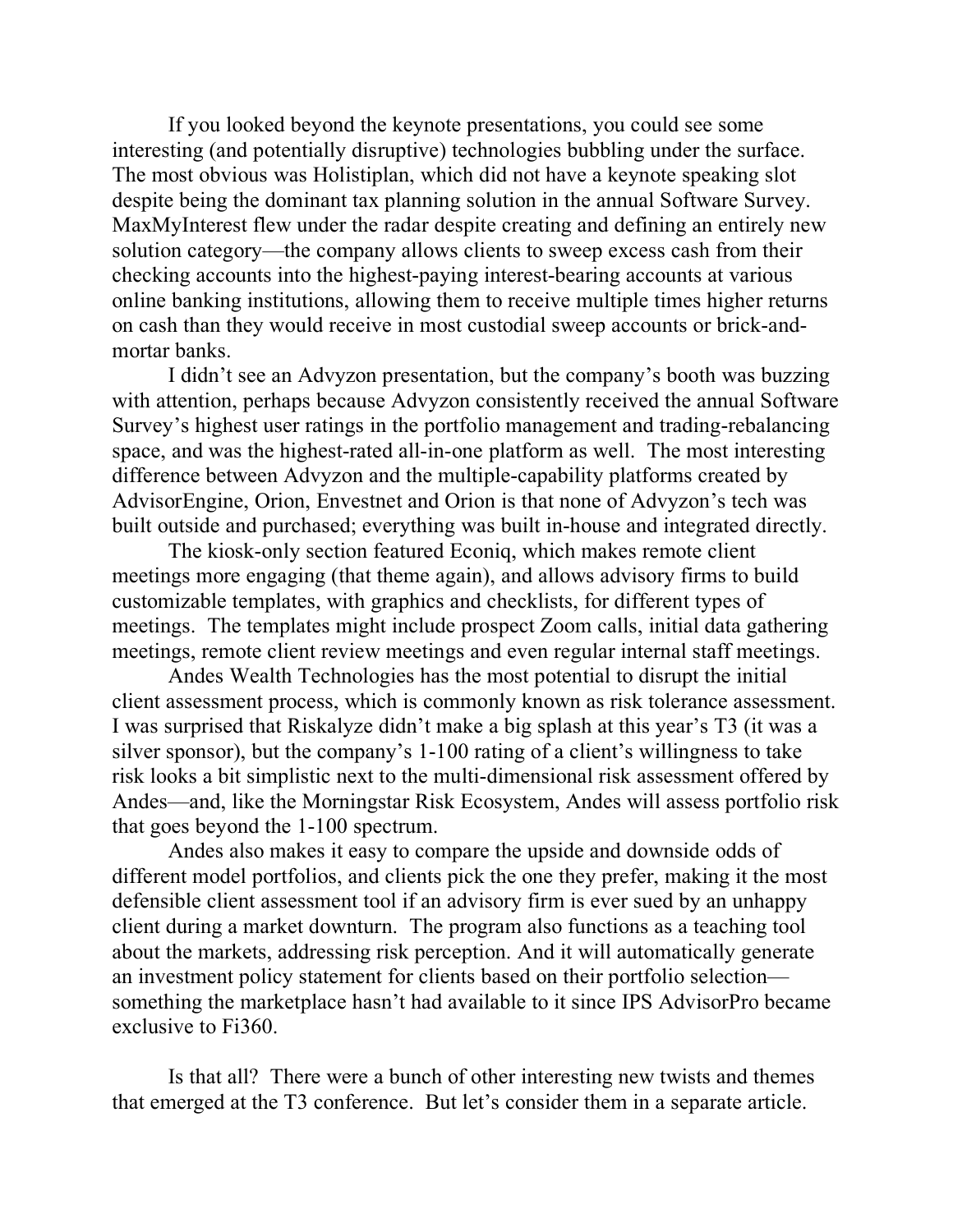## **Early Warning**

Unlike every conference in the advisor space, the Insider's Forum conference (September 28-30 at the Grand America Hotel in Salt Lake City) has a target audience: successful advisors and thought leaders, the kind of people who will walk out of a session at a conference aimed at a lower common denominator, muttering *'I could have given that presentation better than that person.'* If they're right, they're perfect for the Insider's Forum, and you can imagine the quality of the hallway conversations among this group of advisors.

That's the first leg of the value proposition. The second is the curated exhibit hall, where you have to be invited to exhibit. That means the exhibit hall includes only firms that are new, interesting, fun to talk to, who have something to add to an advisory business—which enhances the experience of advisor attendees.

Of course, the third leg is the presentations—this year including panel discussions where advisor thought leaders look at current and future trends, plus a keynote presentation by Julie Littlechild on how advisor clients' issues and concerns are evolving through Covid and the downturn, plus a separate educational track for operations professionals. The conference also brings in all-star students at leading college planning programs, which can enhance recruiting opportunities. (http://www.insidersforum.com; *Inside Information* subscribers use coupon code INSIDER22).

## **Themes to Consider**

*Synopsis: A growing number of advisory firms are creating their own integrated tech stack. Firms are now able to delegate their digital marketing efforts. And smaller custodians are winning the service battle.*

*Takeaways: The cloud-native app ecosystem will democratize the ability to build a customized tech stack and unique client tech experience. Catchlight offers a new way to use 'big data,' and new standalone programs are upgrading key features of more general software solutions.*

The tech-enhanced client connection/engagement theme at T3 (see previous article) represented an interesting departure from the productivity-related value proposition that we were all hearing from tech firms in the decades pre-Covid. But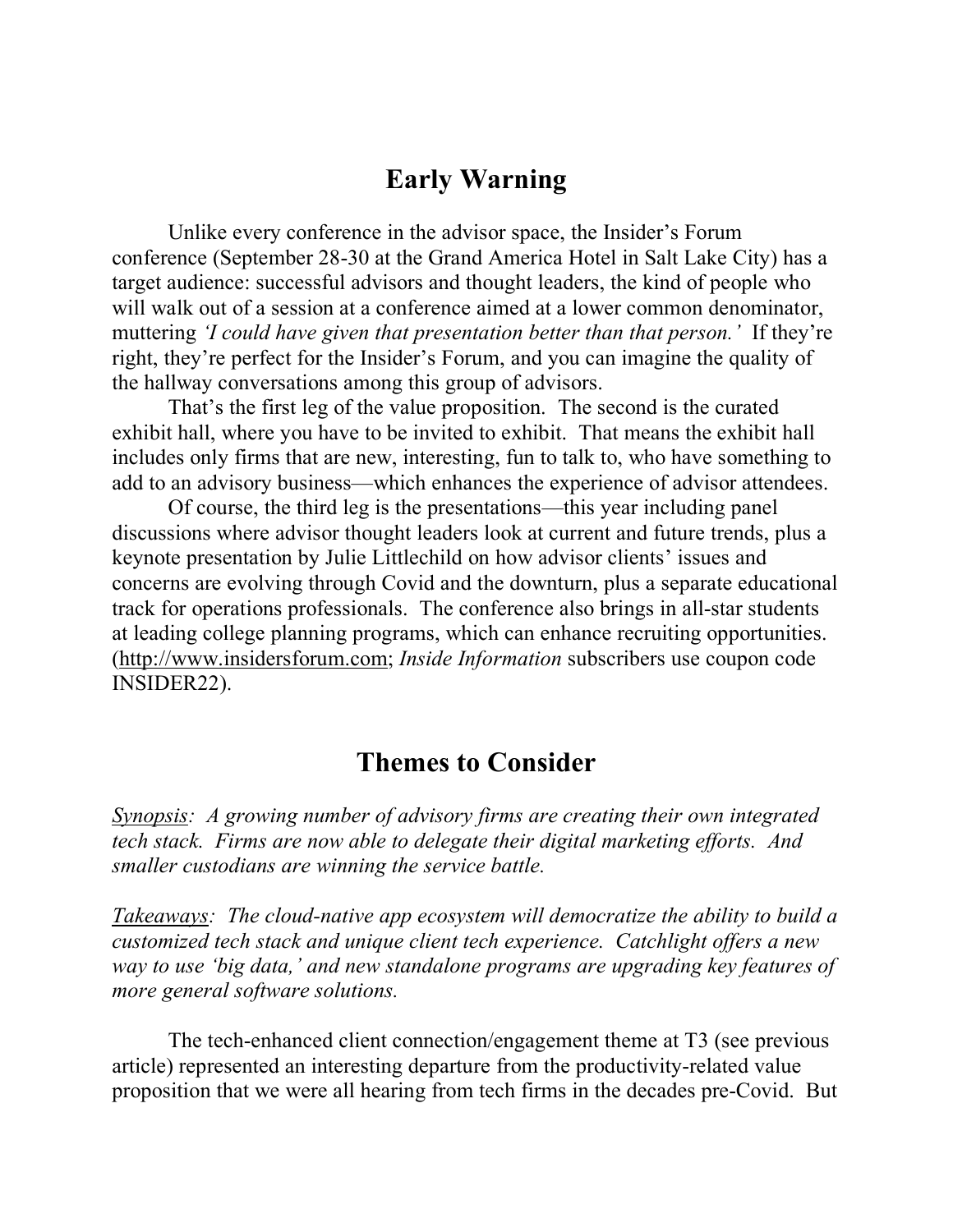a couple of other thematic shifts were also visible in the T3 presentations and exhibit hall.

The most surprising was how a number of different speakers showed ways that advisory firms could build their own technology. Instead of adopting an offthe-shelf all-in-one solution, they would create their own customized tech out of best-of-breed components.

Why would they want to do that? The articulated goal was not only internal efficiency (everything connected and a unique, easy-to-use interface) but also to allow advisory firms to create their own branded client experience.

The most direct exposition of this theme, and one of the most interesting presentations at the conference, came from Oleg Tishkevich, founder/CEO of INVENT.US. Tishkevich's original vision at INVENT was to create a diversified network of programmers from around the world who would create cloud-native software solutions. Think: breaking down the functionality of any complex software program into a series of apps that each handle a specific part of the overall feature set, transforming the software into a distributed network of interconnected, cloud-native apps residing on servers all over the cloud.

The cloud-native concept has the potential to revolutionize software development, by making it possible for the development team to add new capabilities simply by linking a new app into the system—an interesting contrast to the way these things are done currently, where you save up a list of asked-for features until you have enough to make it worthwhile to rewrite the entire program from the ground up. Instead of versions 1.0, 1.5, 2.0 etc., cloud-native software programs would evolve smoothly, feature by feature, without ever requiring that total rewrite.

Perhaps just as importantly, cloud-native programs operate at much faster processing speeds, because the entire program doesn't have to get involved linearly to get something done. You can have different apps all working on different parts of the problem at the same time. And the data is exchanged from app to app at faster speeds.

INVENT also created cloud-native APIs that could pull data from anywhere, essentially allowing easier, faster, deeper data exchange between different software packages. The solutions sit on giant server farms, making them infinitely scalable.

This is all background to the main point of Tiskevich's presentation, which was to announce a cloud-native environment where advisory firms could drag and drop pre-created cloud-native functionality into their own customized tech ecosystems. All of the apps tie into a centralized client data repository, and the ecosystem includes API adaptors that connect with most of the traditional fintech solutions, all of them pulling client data from that centralized repository. In this aspect, it resembles Orion's new Mind + Machine initiative. (See previous article.)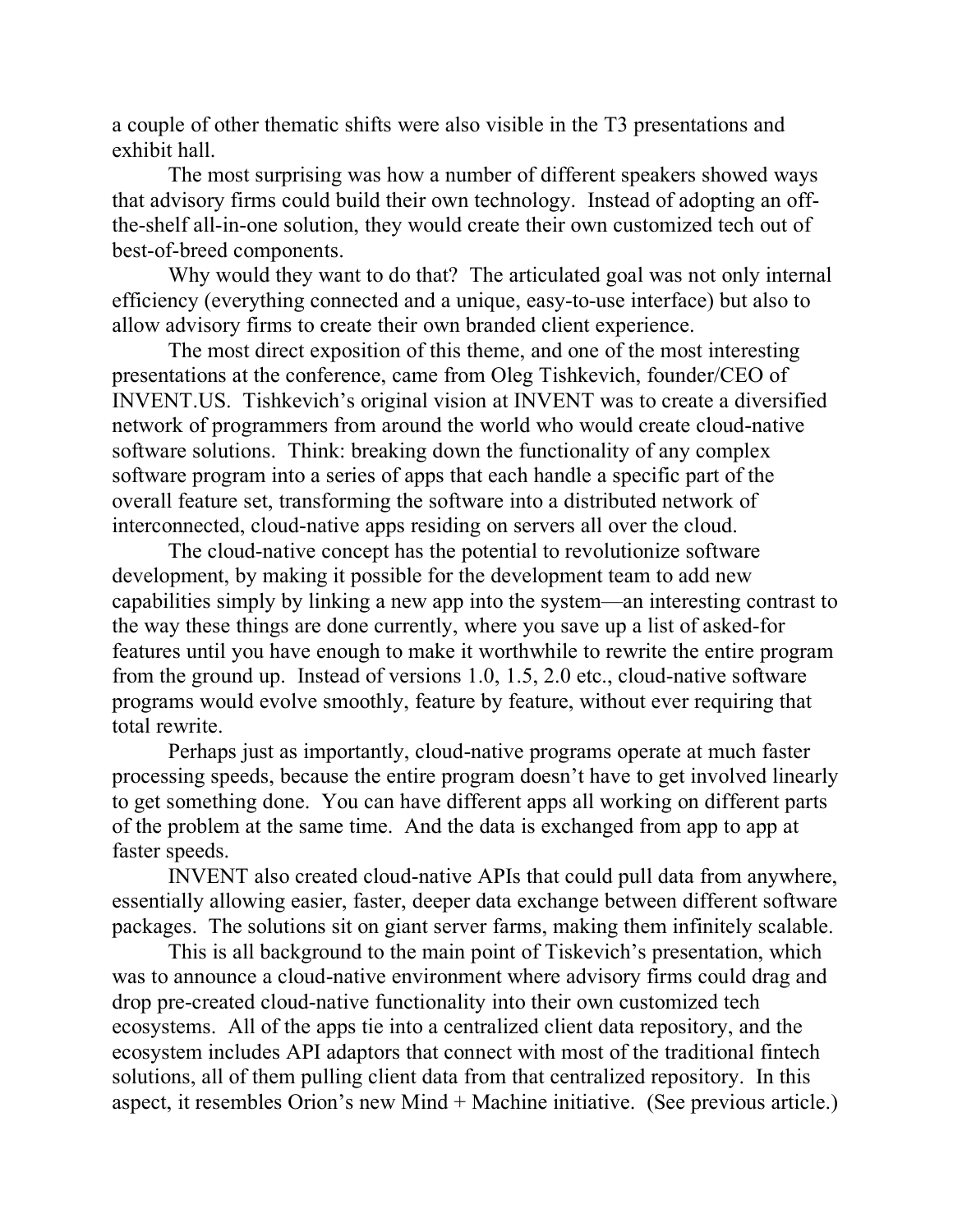A regrettably brief demo showed how an advisory firm could, among other things, leverage the integrated app environment to create custom alerts that relate to specific client data fields. The tech stack would automatically notify the advisor as to which clients haven't yet taken their RMDs, which clients are coming up on their Medicare decision, which clients have a refinancing opportunity—and of course developers and tech consultants can work with a larger advisory firm to create microapps that customize the client experience to their unique brand—what Tiskevich's co-presenter Tim Welsh called "tech personalization."

Tishkevich noted that this architecture also, for the first time, allows advisors to track the history of their data, when it was changed, and by who, for compliance and analytics purposes. It is not hard to imagine even mid-sized advisory firms signing onto this new platform, engaging in do-it-yourself drag-anddrop plugging of microapps together, connecting their existing software solutions, and suddenly the customized digital experience is available to all, instead of a handful of very large advisory firms.

Speaking of those very large advisory firms, Salesforce's most compelling marketing approach is to show the \$1 billion+ firms how they can use Salesforce Financial Services Cloud to assemble their own customized tech ecosystem with Salesforce as the centerpiece. The Salesforce presenters at T3—Michelle Feinstein, VP of Global Wealth Management at Salesforce, Salesforce Manager of Global Industries Marketing Cody McKinney and Industry Solutions Specialist Jodi Wagner—showed the audience how Salesforce can be used to create what they called an 'office management hub,' integrating the custodial, planning, portfolio management and risk tolerance software into a single unified user experience.

Later, Salesforce consultant Jon Chen showed the audience essentially the same thing, focusing on one aspect of the unified tech stack: building a customized, firm-branded client portal through Salesforce programming. If the advisory firm so-chooses, this portal would expand the normal 'portfolio data' client portal approach to pull in client goals from the CRM, planning data and daily-updated Monte Carlo odds of success from the planning software, portfolio data from the portfolio management software etc.

Chen also showed how clients can schedule conversations or meetings with their advisor through the portal, and use it as a communications link between advisors and clients. There was even a chat bot to answer FAQs.

Chen called this customized portal a 'wealth ecosystem,' connected to a customized advisor dashboard which lists the tasks assigned to clients and various staff members, plus overall firm data, plus messages and links related to the personal interests, hobbies, business relationships and club memberships of clients.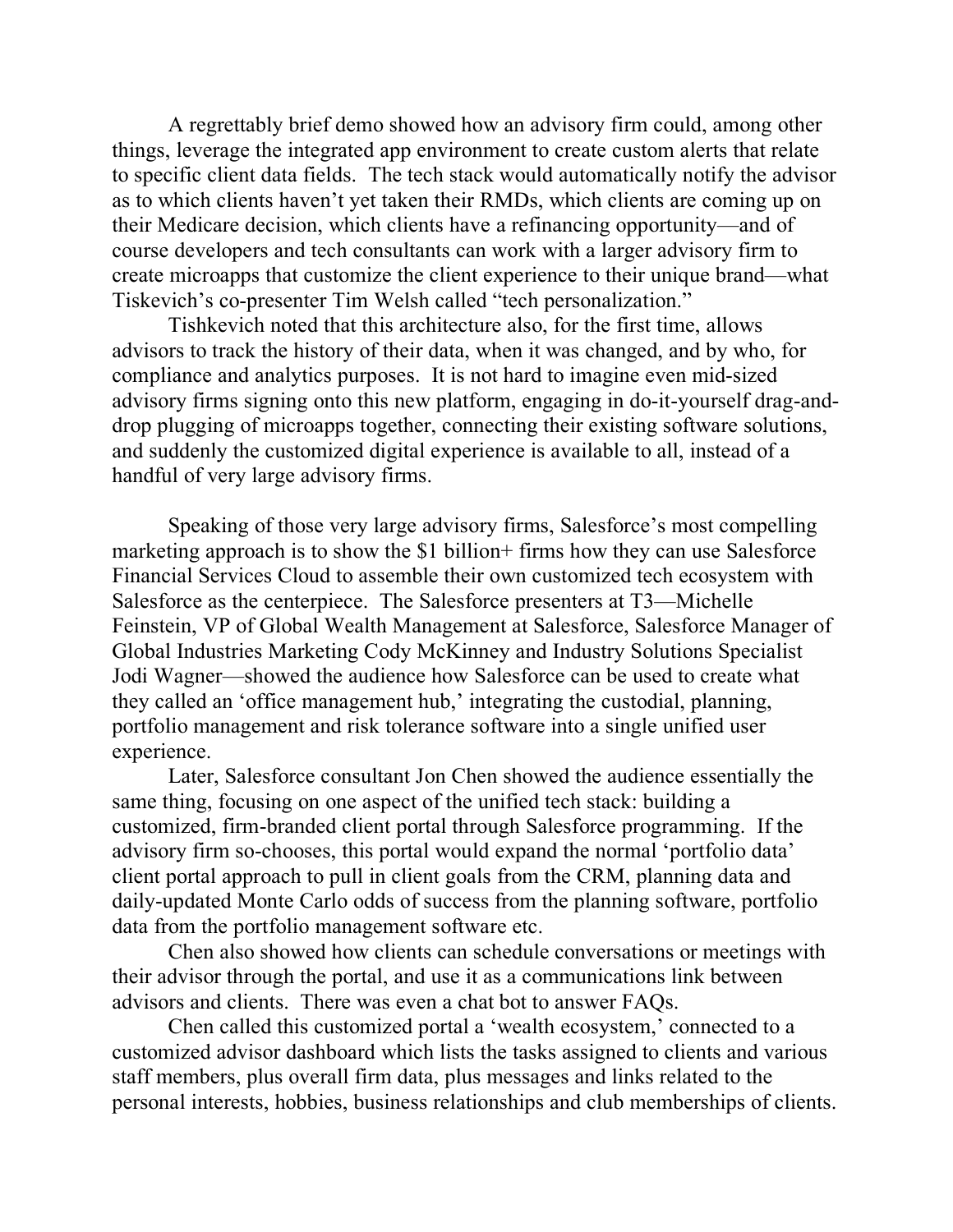### Standalone solutions

Another trend that became visible in the T3 exhibit hall is the sudden emergence of what might be called specialized solutions—where a new piece of software focuses on improving a single (often dysfunctional) aspect of more general programs or solutions in the advisor's tech stack.

Examples? The most hard-hitting presentation of the conference was delivered by Randy Cass. Cass runs Nest Wealth, a Canadian onboarding solution that has been newly-ported to the U.S. advisor marketplace. He didn't mince words when talking about advisors' continuing frustration with their existing onboarding tools. "Onboarding is typically the first touch a client will have with your technology suite," he said. "A clunky onboarding process is a very bad way to make a good first impression."

Cass acknowledged that advisors who have adopted digital onboarding (he implied that it wasn't the majority) are offering more convenient onboarding experiences than those who are still using paper and wet signatures. But he said that our current digital solutions all made the same mistake: they kept the process familiar enough not to confuse advisors, by closely mimicking the way those advisors are accustomed to doing things. That means they follow the same basic steps, in the same order, that the paper process did, only with PDF documents and DocuSign.

Cass spent years making the same mistake, honing an onboarding solution for large banking institutions in Canada. But along the way, he discovered several ways to leave the paper mindset behind and embrace the possibilities of remote onboarding. Nest Wealth makes it possible for different parties to work on the client paperwork simultaneously. The advisory staff can pull in data, hand it back and forth to clients, and together move through bottlenecks.

"The end result is to reduce drop-offs and accelerate the speed of completion," Cass concluded. And, of course, make a good first tech impression with a new client.

Cass said that the onboarding process should ideally be a standalone, specialized piece of technology, not an afterthought feature in a program whose core functionality is something entirely different.

Another obvious example of this standalone function is Hubly, which replaces a CRM's often-rudimentary workflow-building and task management capabilities with a more intuitive and flexible solution. Hubly sits on top of Redtail or Wealthbox (and soon Salesforce), and allows advisors to build workflows by pulling from the data that already resides in their CRM. The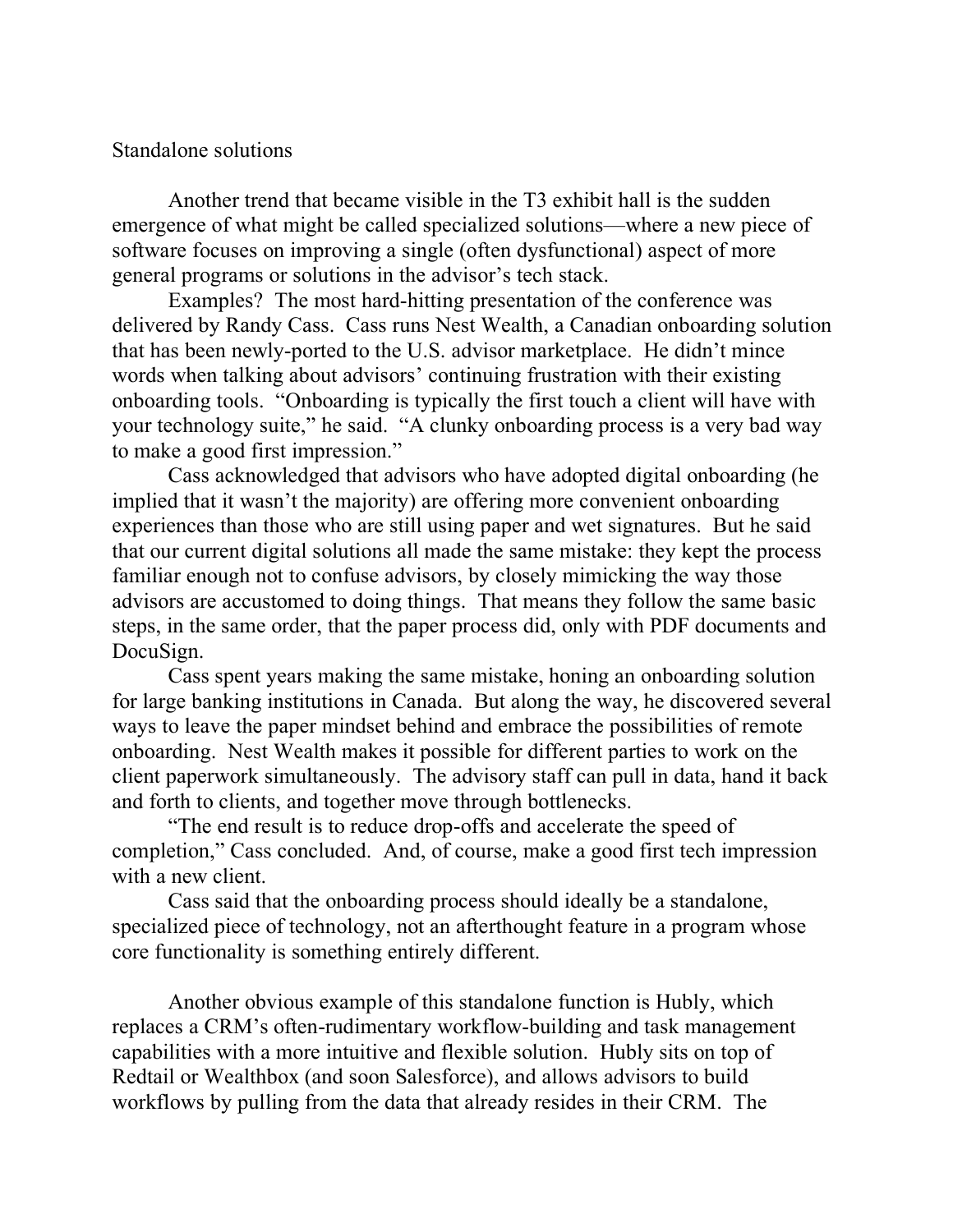program provides best-practice workflows out of the box that can be customized on the fly, and auto-organizes the various tasks needed to be handled when opening up client accounts, preparing for initial or annual client meetings, or handling client check requests. It automatically notifies the person responsible for the next workflow task once the current one is completed, and everybody can open up Hubly in the morning and see their task list for the day. (Ops managers can see what's on *everybody's* task lists, and track time to completion.)

I thought Hubly was the only standalone workflow solution in the advisor fintech space. But then I saw a presentation featuring a program called Benjamin.

Matt Berquist, CEO of Intrepid Capital Management in Jacksonville Beach, FL, created Benjamin for his own firm, after discovering (pre-Hubly) that there was no way to wrestle his CRM into providing the workflow tool his firm needed. Advisors pay an up-front fee for the Benjamin's consultants to build flowcharts of their existing processes—and, since many advisory firms don't actually *have* documented processes, this can take up to two days. Then the consultants will custom-configure Benjamin to automate the coordination of workflows (the firm refers to task sequences as 'missions'), assign the tasks and track them—and the service includes setting up the integrations with Calendly, the custodian, DocuSign and other components of the tech stack.

One more example: FutureVault, a standalone digital client portal and document vault that goes beyond the usual performance tracking to serve as a communications hub between advisors and clients. It stores documents and provides document checklists so clients can store their entire financial life in one place. Any advisor who is dissatisfied with her current client portal (probably included in her planning or portfolio management system) can switch to a more comprehensive standalone solution.

## Psychographic insight

In past T3 conferences, the constant refrain from the podium was the importance of 'data,' and how the future would be 'data-driven.' My complaint at the time was that none of these speakers were telling us what 'data' they were talking about, or how this 'data' would be used to enhance the client experience.

This year, for the first time, I was able to see how this nebulous thing called 'big data' might become useful in a practical way for financial planners, when I met with the Catchlight team at their booth and later caught their presentation. My sense is that, at least at first, 'big data's' use case lies in more precise and targeted marketing activities.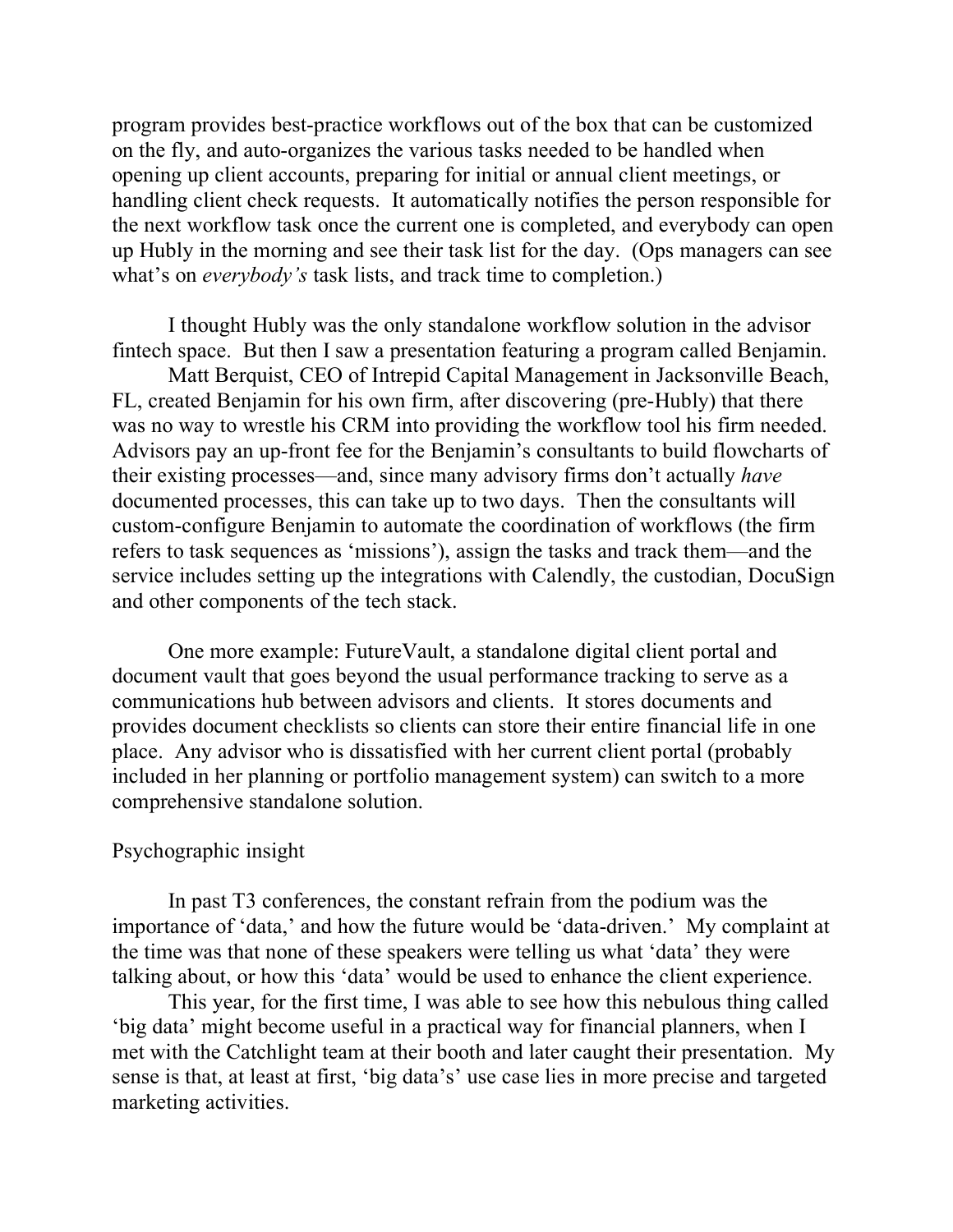Catchlight deserves a profile of its own; it was developed in Fidelity Labs as a way for advisors to learn more about their clients and prospects. Yelena Melamed, Catchlight's Head of Product, explained three different interlocking features of the program.

1) Advisors can upload two pieces of information about their clients (names and email addresses, typically, but a phone number would also work) and Catchlight's algorithms spread their tentacles out into the social media world and bring back any information it can find about them—which might include their hobbies, their interests, their professional connections, their approximate level of wealth.

2) Catchlight will also identify psychographic similarities among existing clients, to help advisors identify an incipient target market that might be lurking unseen in their client files. Equestrians, or stamp collectors, or people who love to travel on cruises—it could, of course, be anything, but not infrequently an advisor might discover that some of her favorite clients happen to have things in common that are not obvious on the surface. That allows advisors to create more customized messages on their websites and also in their marketing outreach initiatives.

3) Finally, Catchlight will do the same background and data search on any prospects you might have in the funnel—the dozens, hundreds or thousands of people who have given you their names and email addresses in return for content. The program will look for similarities between any or all of them and your existing clients, and also give you more insight into the various people who happen to be kicking your tires. The analogy that came to mind is that it's like having Facebook technicians working for you—except, of course, the universe of data that Catchlight is searching is broader than any one platform. Finally, a way to turn 'big data' into something useful has arrived.

#### Marketing Delegation

But what do you do with that interesting data you've collected about prospects and potential clients? There were several marketing-related sessions at T3, which provided a lot of good information about how to do a better job of catching attention through your marketing efforts.

Or, in some cases, without you having to expend any effort at all. Advisors have been asking tech firms to provide better marketing solutions. But this year's tech survey showed that, in aggregate, the digital marketing solutions had lost overall market share over the past 12 months, and their user ratings were sliding (albeit incrementally) as well.

The question was: who would step up to the challenge?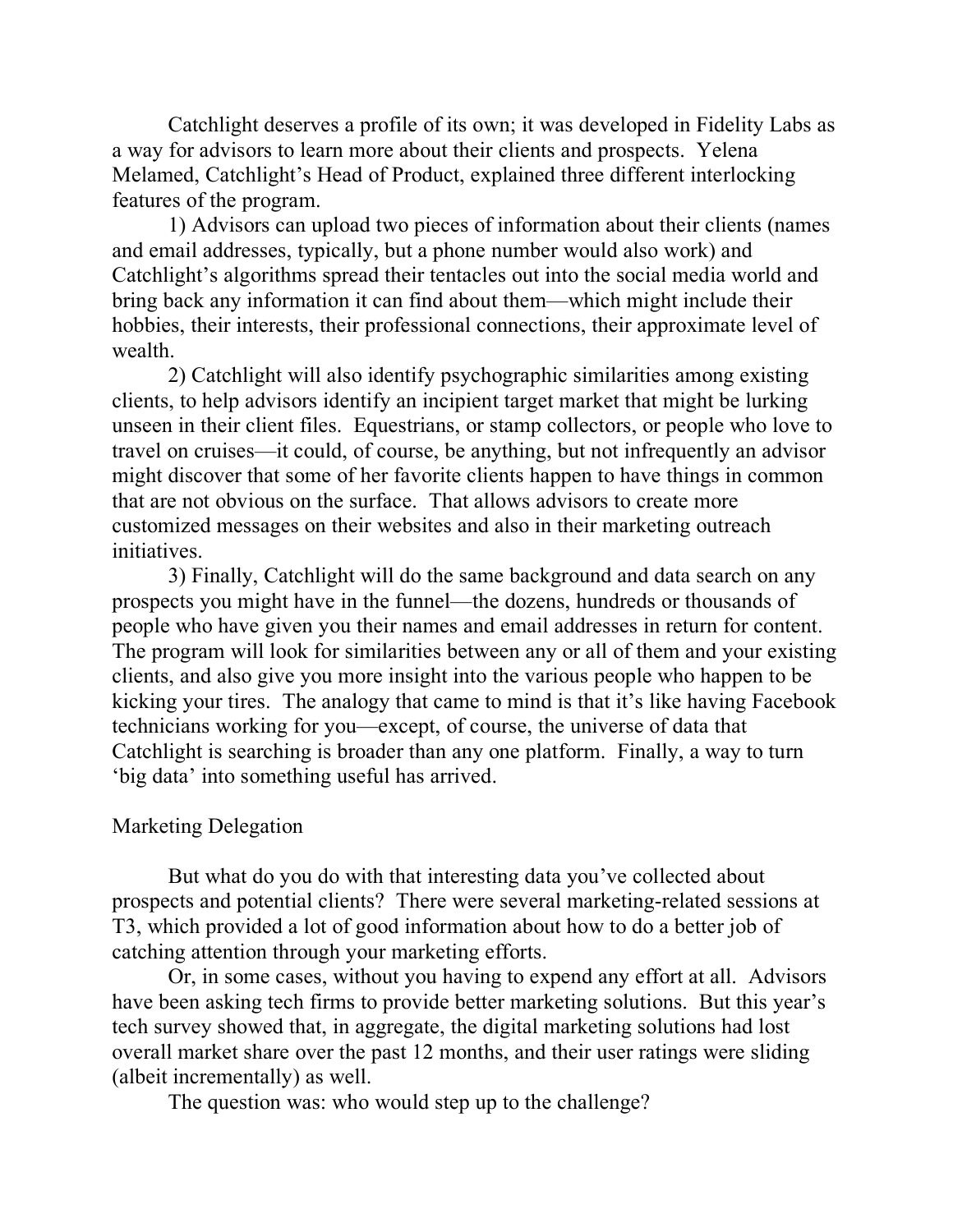The answer came in a presentation by FMG.

Most advisory firms know FMG Suite as perhaps the best collection of prewritten articles explaining every conceivable financial planning topic, which can be pulled out, customized and sent to clients. The firm purchased the Twenty Over Ten marketing organization and, last September (this would have been a cool announcement for T3's original time slot) recruited Susan Theder from her position as Chief Marketing Officer at the Advisor Group to a newly installed position as FMG's Chief Marketing and Experience Officer.

Theder was joined onstage by Dave Christensen, FMG's Chief Product Officer.

Announcements? There were two. First, the firm has rebranded, dropping the 'suite' from the name, so we should now refer to it as simply FMG.

Second, Theder and Twenty Over Ten's Samantha Russell took note of the unmet demand for a 'do it for me' marketing solution. They've created a two-tier outsource model, where (tier one) Theder and Russell supervise the creation of messages and other content via a content calendar, and (tier two) a team of marketing consultants work directly with each advisory firm to make the content their own, develop landing pages and social media messages linking to the, analyze the prospect interactions with the messages (open rates and click-throughs), and refine the messaging accordingly. The service also includes updated website design and technology, including 'inline editing' where the advisory team can edit webpage content without any coding required.

The heart of the FMG presentation was to show the audience how a few small adjustments to your marketing outreach can make a big difference in prospect engagement. Theder showed a series of lame subject lines ("click here to see my blog post"), and more attractive ones ("Seven tips to reduce taxes in retirement"), and noted that the click-through rates doubled or tripled with such simple changes in wording. She told the audience that too many advisors try to over-educate, pulling their clients deep into the weeds of technical strategies, when in actual fact, clients just want to know that their advisor is on top of things and has their back.

The most effective content about planning issues will summarize the information and express the advisor's opinion about it. "If they really want the details, provide them with a link," Theder advised the group.

The audience was told to replace "I" statements in messages and on the website with statements that look at the same issue from the prospect's perspective. Where possible, make the first sentence of a blog post an intriguing question and the second sentence a benefit to the client. It's all right to summarize third party articles, but make sure to offer a comment or opinion on them. And at the end of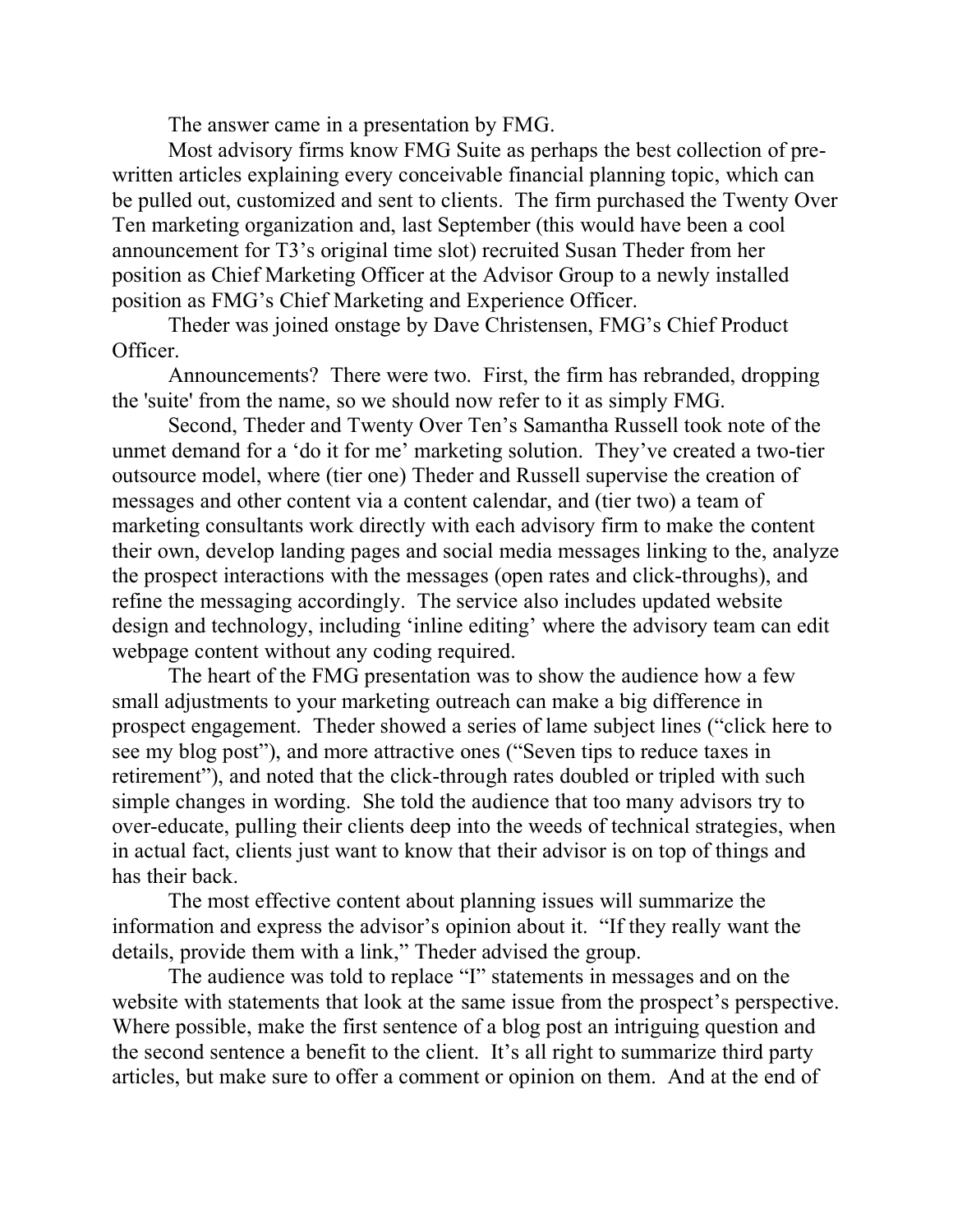the shared post, open up a conversation with something like "This was cool. What else should I be learning about?"

Theder said that advisors should not shy away from posting personal pictures or sharing events from their personal life, since these tend to generate some of the highest open rates. They can also raise their profile on social media search algorithms by sharing images and infographics on the social media sites themselves. LinkedIn and Facebook want you to put your information on their platform rather than inviting people to go to your website.

Finally, make connections on social media by liking and sharing the posts of other people, and engaging and commenting on them. "For every one thing you post, make five comments," Theder told the group.

The FMG announcement of a 'do it for me' marketing service can be seen (if you're into war-like analogies) as a shot across the bow of Snappy Kraken, which offered its own T3 presentation. Snappy Kraken creates (and allows some customization of) content, and posts on social media as a way to get people to go to your landing page. Once you have their contact information, the prospects 'in the top of the funnel' are nurtured through a different email content campaign, and the company will auto-assess each prospect's level of interaction (open rates, clickthroughs) in order to determine how far they are in the journey toward that first meeting with an advisor.

But, like the FMG presentation, Snappy Kraken's VP of Enterprise Development, Diana Cabrices, skipped the product demo and instead offered a few tips and pointers on how to be more effective in your marketing efforts. Her theme was 'blending out,' which, she said, is the opposite of 'blending in' with the crowd of other advisors.

'Blending in' means using copy-cat canned content and posts that appeal to the intellectual part of the brain. Why is this not effective? Cabrices said that the frontal cortex (she called it the 'new brain') is not wired to notice you or your content, much less act on it. Better to aim for what she called the 'middle' (or emotional) brain, but better still to find a way to cut past all the higher cognitive functions and get the attention of the 'old' (reptilian) brain that sits on the top of the spinal cord.

The old brain, she said, is constantly watching out for novelty in its environment, ever-alert to potential danger. It is instinctive, impulsive and loves stimuli.

How do you bypass all that circuitry to connect with your audience's old brains? The first key, Cabrices said, is simplicity—you want a compelling image accompanied by a few words. A happy couple is a good image, and instead of saying *"We create portfolios that hold up well in down as well as up markets"*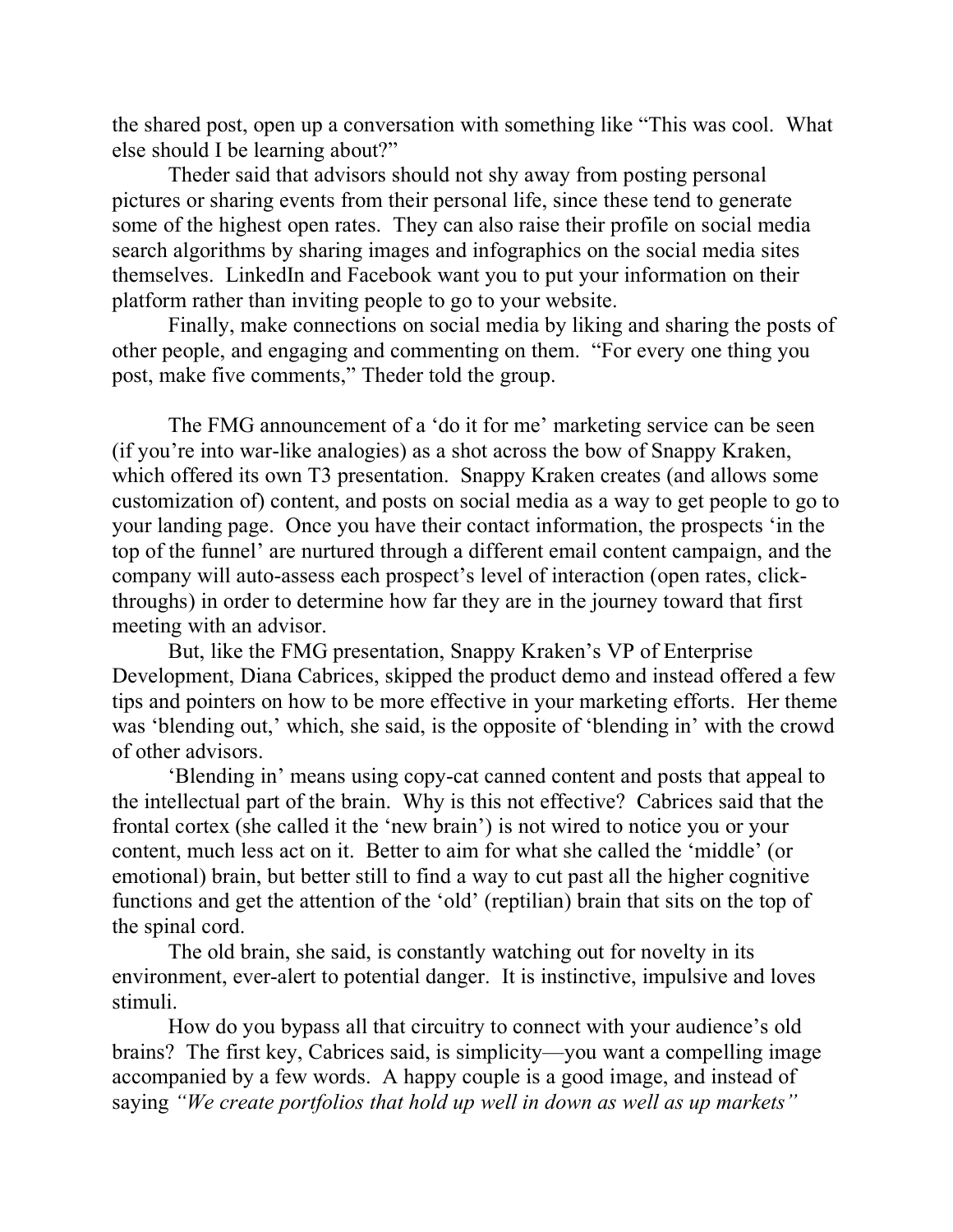(which is boring even to the new brain), you would say something more direct, like *"You earn it, we protect it."* Instead of: *"We help you prepare for a comfortable, happy retirement,"* show an image and simply say: *"Retire well."*

Cabrices offered some other contrasts. "Flexible solutions" is better phrased as "right fit." "Investment objectives" should be replaced by "your goals." "Analyze market indicators" can be said more simply as: "research." "Fiduciary focus" becomes "Your needs first." "Comprehensive solutions" becomes "All-inone."

Another way to get the attention of the old (lizard) brain is contrast. Cabrices showed us the familiar TMobile image, with two cellphone coverage maps, one with spotty coverage across the U.S. landscape, the other with the entire country (with a few small exceptions) covered in red.

Third: storytelling. "Where do you come from, and why do you care about what you do?" Cabrices asked. "Tell people how you're different, and they'll remember you." She also recommended telling client stories (names redacted), about how they achieved happy outcomes.

Finally: ego appeal. Cabrices showed a Porsche advertisement whose headline was *"Don't just keep up with the Joneses. Pass them."*

Another advertisement from The Economist, appealing to the nerdy but extremely well-informed reader that is its target market, said: *"When somebody mentions 'Jordan,' you think of a Middle Eastern country with a 3.3% growth rate."* [In other words, not Michael Jordan.]

At the end, Cabrices offered a checklist that advisors could take back to see if their messaging is appealing to the new, middle or old brain.

1) Can we make this simpler?

- 2) Can we highlight a contrast?
- 3) Does this have ego appeal?
- 4) Does this have 'I' rather than 'you' statements?

From data to intelligence

Despite a movement from back-office to front-office value propositions (see previous article), there were still a few T3 presentations that focused entirely on the traditional value proposition of office efficiency. In Laserfiche's presentation—hosted by Linda Ding, Senior Director of Strategic Marketing, and Tim Welsh, of Nexus Strategy—the company announced a new feature called The Solution Marketplace.

With this new feature set, Laserfiche—traditionally a document management solution—is encroaching into the CRM feature set. The Solution Marketplace pulls together 120 different 'best practice' workflows from advisory firms around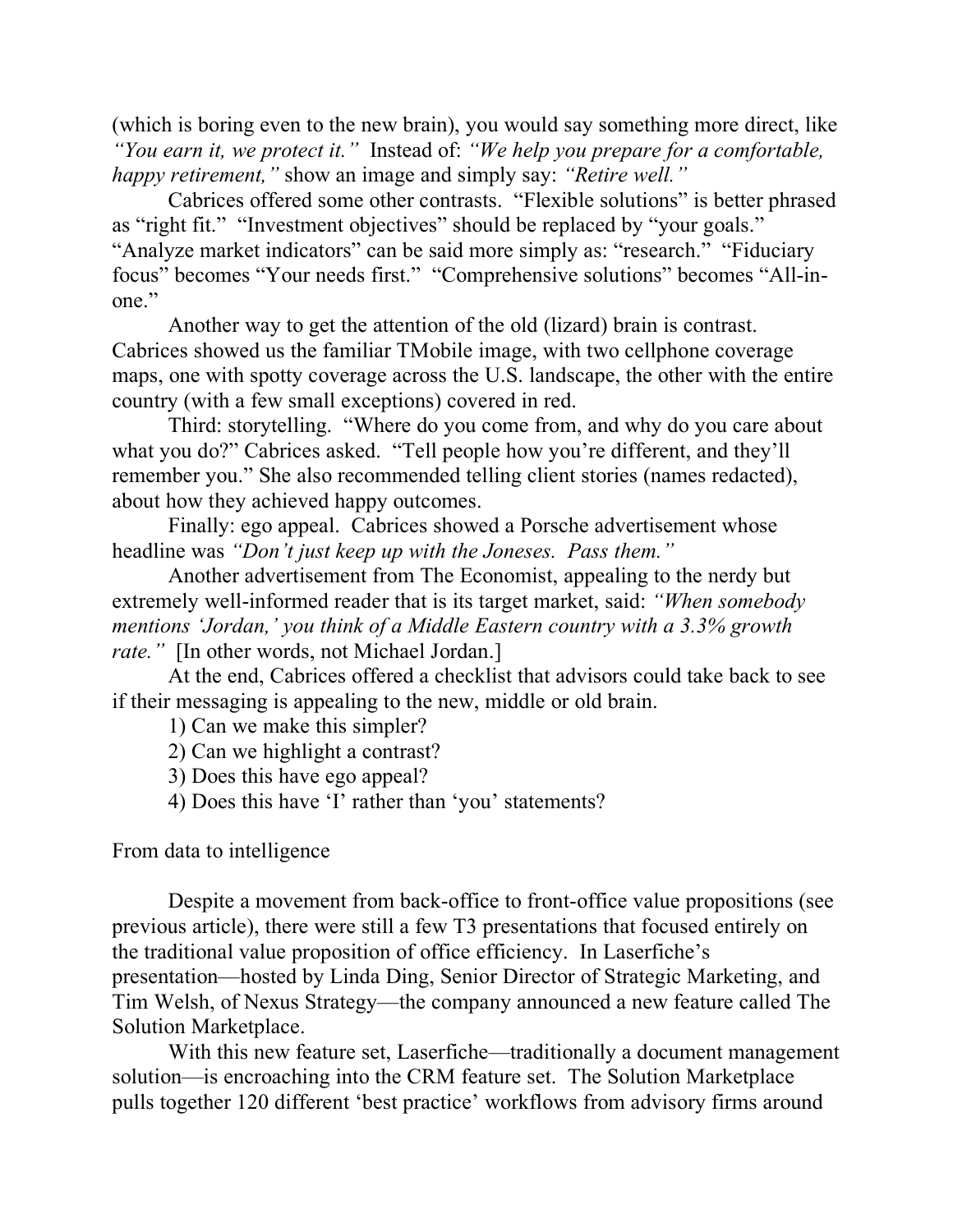the country, leveraging the fact that many of the more complex ones—including account opening and the presentation of financial plans or performance reports are fundamentally centered around the creation and delivery of various types of documents. Ding and Welsh showed how Laserfiche not only organizes and stores documents, but also provides organized storage and retrieval of the phone calls, tweets, messages and meeting notes into and from client records—which is also a traditionally CRM-related function.

Laserfiche is the only industry-specific document management solution that has embraced the challenge posed by more generic off-the-shelf document organizers like Box, Google Drive and Citrix Sharefile. The challenge can be explicitly stated as: *What features can we include that make our solution more powerful for advisory firms than the generic competition?* In addition to the workflows and broader filing organization, Laserfiche uses machine learning to automatically categorize client PDF documents as they're received, and turn them into what Welsh called "intelligence."

That means that the program will pull data from the PDFs directly into client records and also place the PDF into multiple appropriate files that can be pulled and aggregated any way the advisor needs them to be. It also pulls data from the PDF files and populates client record fields, which can then be used to sort and organize. "Advisors have all the data at their fingertips," said Ding. "It makes the client service processes much more efficient."

#### Promises vs. delivery

While the largest custodians offered general thoughts and observations about the fintech marketplace (see previous article), the smaller custodians focused their presentations directly on advisory firm bread-and-butter issues. In the annual tech survey, several of the smaller competitors earned higher user ratings than their big competitors—and if there is a trend there, it is that they are winning the service battle.

In one presentation, TradePMR COO Scott Victoria hosted a panel discussion that highlighted the personal service you should expect (and might not receive) from your custodial platform. The panelists included Marc Horner, of Fairhaven Wealth Management in Wheaton, IL, who told the audience that when his firm contemplated leaving a brokerage platform, he and his team did a survey of the custodial landscape. In all, they looked at 20 different custodial firms, and conducted four in-person interviews. "TradePMR was the only firm that didn't only bring its sales team," he said.

Moreover, his experience was that custodial sales professionals tend to be comfortable making promises that exaggerate what their platforms will actually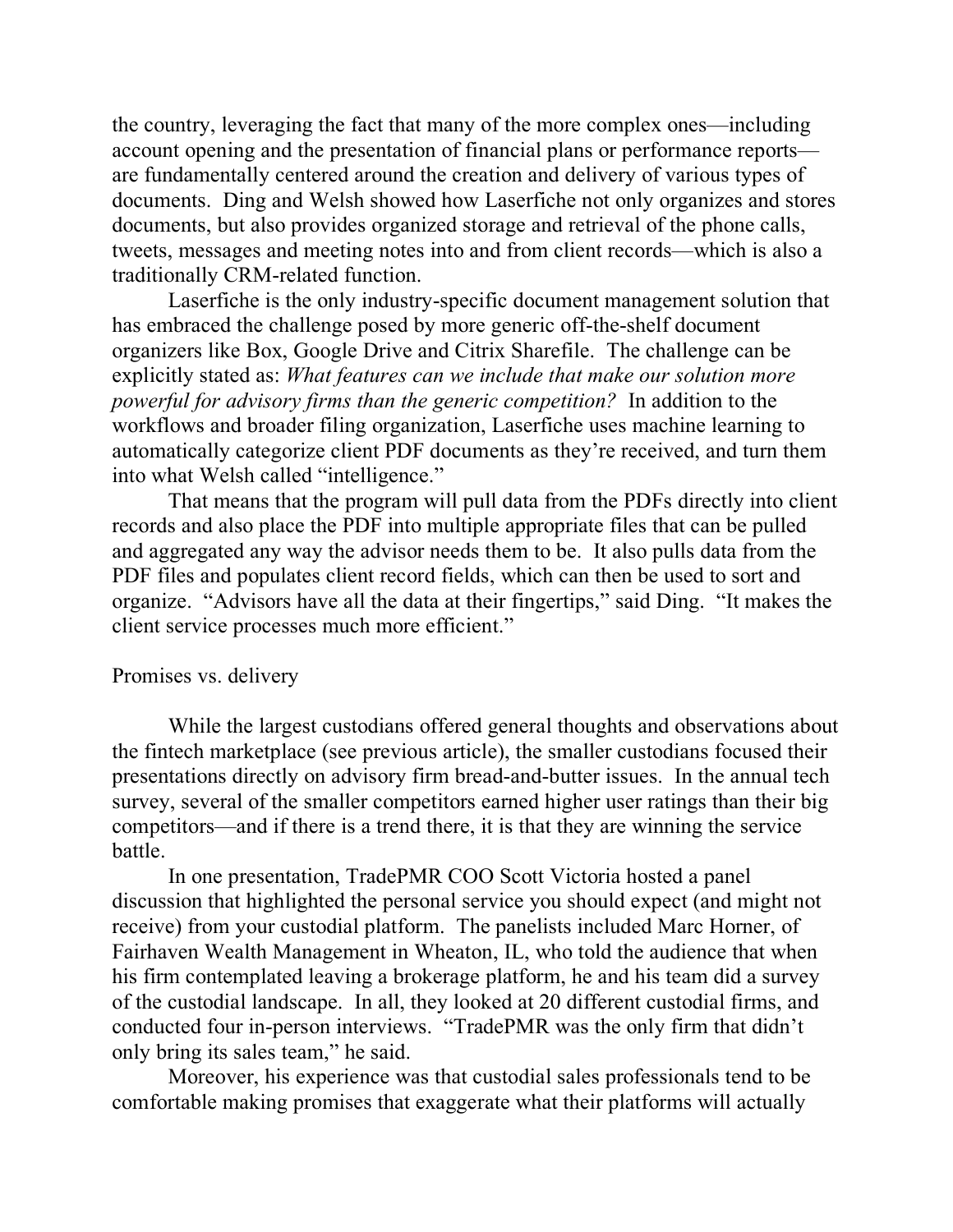deliver on. "Nobody on the sales side," he said drily, "is going to tell you that you're going to experience 20-minute hold times." Later, when he asked for tech help from several custodians the firm clears through, only TradePMR was willing to help Fairhaven create a client mobile app that integrates with client data.

David Horlacher, who practices in Seattle, told the audience that his firm is multi-custodial, but then added that he is getting better service from TradePMR than he is from Schwab, TD and Pershing. (He cited 'long hold times' as a particular irritant.)

The sales team issue came up again when Horlacher said that he was repeatedly assured by the larger custodial sales reps that if/when he signed on, their firms would do anything he needed. But, he said, "whenever we wanted to add a service to our model, Schwab, TD and Pershing couldn't ever give us a decision on whether they could do that," he said. "We call TradePMR, and the response is: *show us what you want, and let us take a look at it—and we'll see if you can do it, and add it to a service that we can offer to others.*"

Another panelist, Oasis Group CEO John O'Connell, a tech consultant for advisors, said that one of his pet peeves with the larger custodians is that, when their sales team is talking with a prospective advisory firm, they refuse to provide references. "Before you make a switch, you want to talk with a couple of firms that are just like you," he said, "in order to get an accurate picture of what you can expect. But no matter how many times you ask, the bigger custodians won't give you anybody to contact."

Most advisors don't think of SEI as a custodian, but with the acquisition of Oranj last March, and a lot of upgrading of Oranj's capabilities, plus leveraging a custodial platform that has traditionally served the nation's largest banks, SEI may now have the most full-featured custodial software on the market.

SEI's Managing Director of Advisor Technology Jeffrey Benfield and Managing Director of Advisor Solutions Heather Hovis made the semi-required T3 announcement when they told the audience that the platform now includes a new personalized client portal—an upgrade of one of Oranj's core functionalities. The customizable portal stores client documents, provides reporting directly from SEI's in-house CRM and portfolio management system, and facilitates advisor-client messaging and digital collaboration.

Benfield also showed a new proposal builder for advisors and a streamlined account opening workflow which is automatically prepopulated with client data.

The Thrivent Advisor Network is not a custodian or a broker-dealer, but it offers some of the same functionality—centralized resources that advisors can tap into at scale, including the ability to leverage the firm's tech expertise. Thrivent's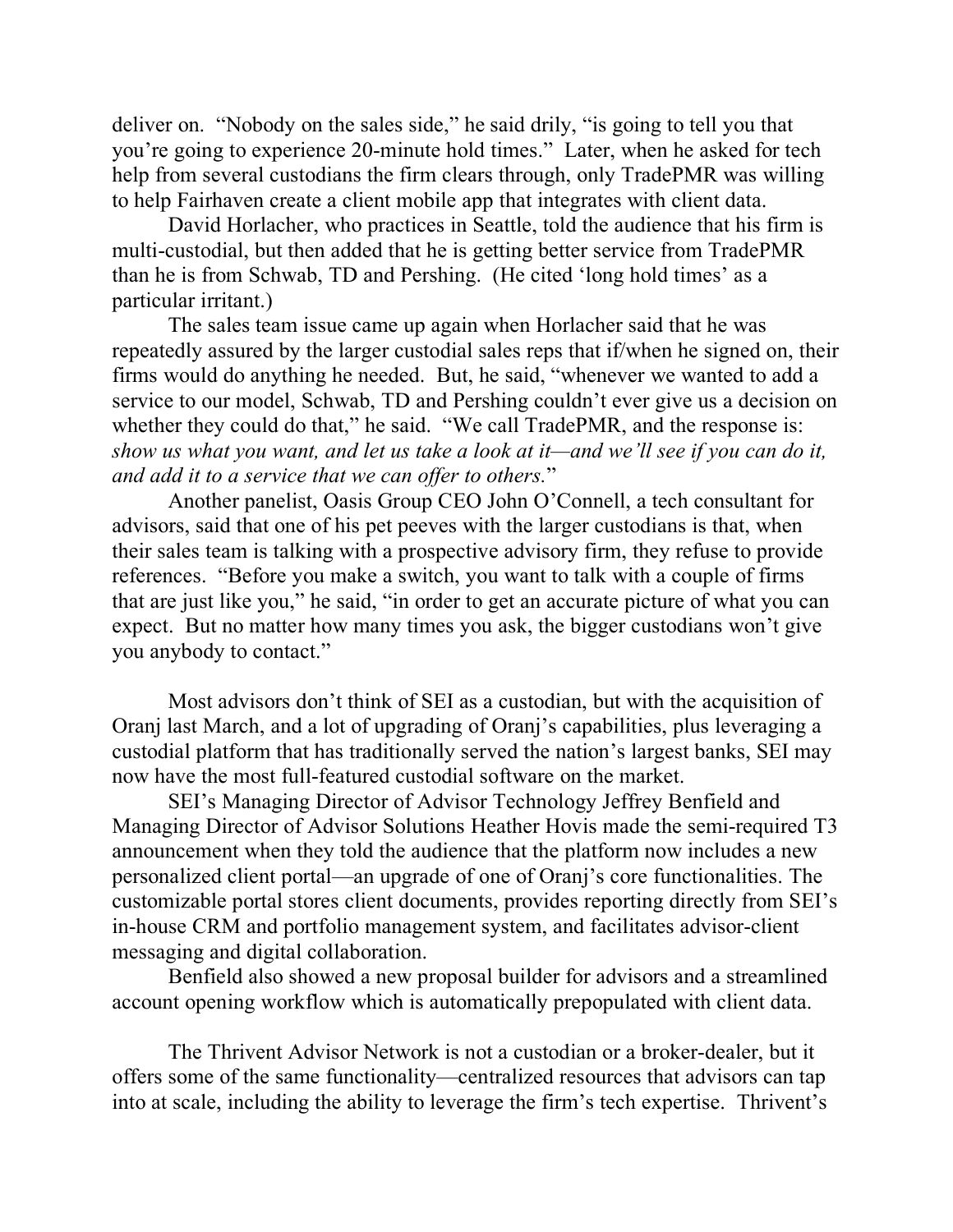presentation was delivered by Enterprise Architect Jeff Haines, who elicited a few winces from the crowd when he noted that many advisor owners are the weakest link in their firm's tech stack.

Meaning? The usual issues are resistance to change (younger advisors are clamoring for more updated technology and see features that need to be added, but are told to 'wait' indefinitely) and the typically older founders really don't know how to evaluate the complex new and disruptive offerings that are emerging in the fintech space.

Haines also focused on some myths that many tech decision-makers believe to be true, perhaps because they actually WERE true at some point in the past.

These included:

1) the biggest value gained from an investment in tech is greater efficiency. (The T3 theme of tech-enhanced client connection and engagement may be a new paradigm that advisors ignore at the risk of being left behind.)

2) To operate more efficiently, implement a good automation solution. (Advisory firms are notorious about having inefficient workflows, and automating a crappy workflow is not a road to greater efficiency.)

3) Once you clear the implementation hurdle, you'll feel immediate improvements in your operations. (Many tech solutions are actually less efficient, at least at first, than the old way of doing things, because they require more steps in order to build in more effectiveness, more useable data, and ultimately more effective operations.)

4) Issuing an RFP is the best way to thoroughly vet various tech options. (Haines was talking his own book here; Thrivent offers customized tech consulting which allows its member firms to find much better solutions than would be possible from a check-the-box approach.)

5) Cybersecurity is a problem for fintech vendors but not for me. (Even if you ignore the SEC cybersecurity requirements (you don't, do you?) the threats of someone accessing client data and committing identity theft or issuing a check request that winds up in Nigeria or the Cayman Islands is growing.)

6) Once you have your tech stack in place, you can turn your attention to other operational aspects of the business. (This may be the biggest issue; many advisory firm owners are simply not paying enough attention to the evolving fintech landscape.)

I'm going to guess that few if any T3 attendees came away with every insight the conference had to offer; after all, everybody pursues their own agenda and comes to the conference looking for a solution to their own pain points. But if you were willing to give the sessions and the exhibit hall your full attention, you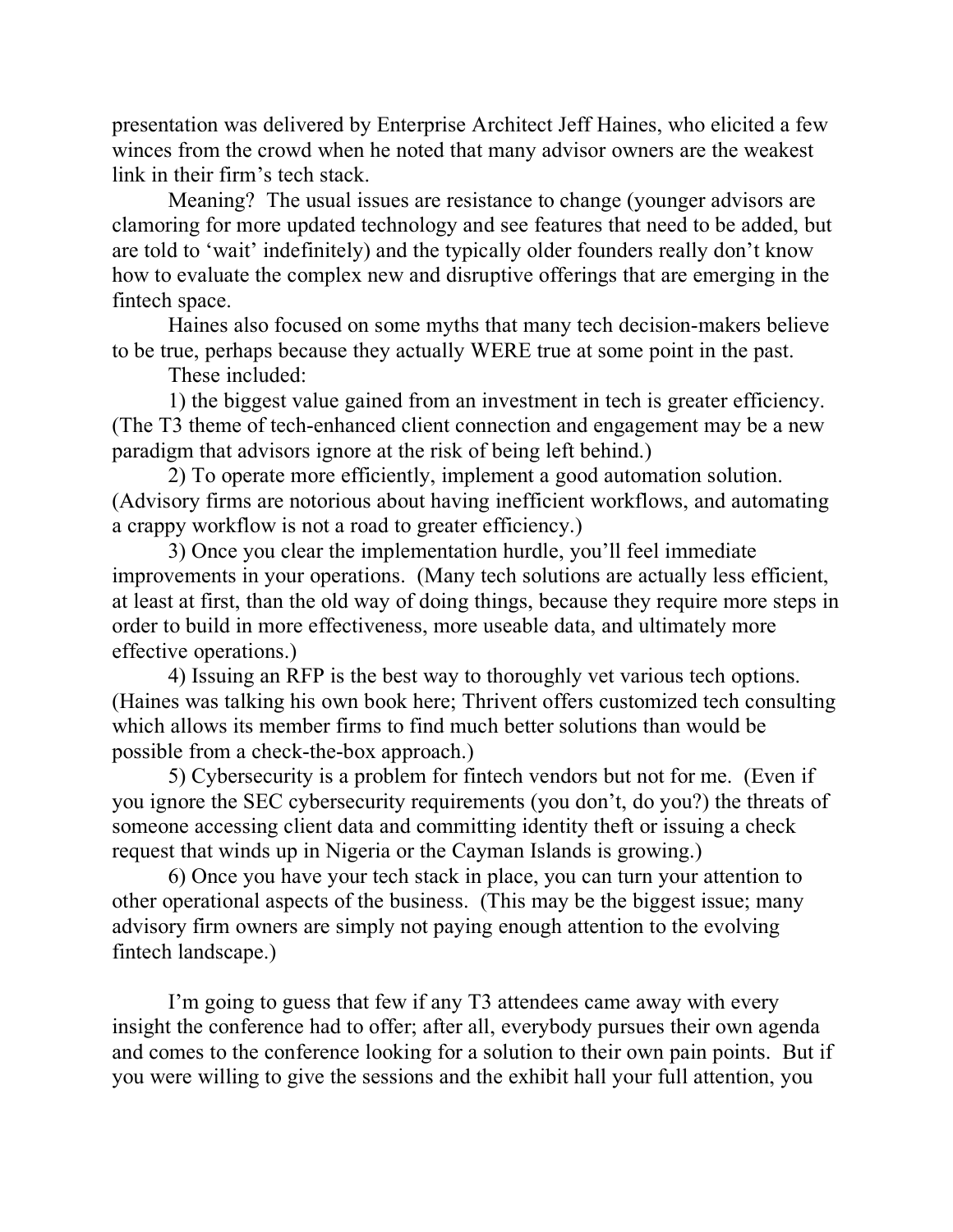could see that the fintech landscape has done a lot of pivoting while we were all locked away from the conference scene.

Meanwhile, the annual tech survey was introduced on the conference's first day, providing the attendees with a guide that made some sense out of the myriad of offerings being displayed in the exhibit hall. Advisory and ops professionals who couldn't get to the meeting might use the survey, plus these articles, as a way to navigate some interesting new fintech realities in the advisor space.

Parting Thoughts

## **Custodial Dynamics**

I'm writing a new version of the Custodial Alternatives white paper, which profiles some less-well-known options that advisory firms caught up in the Schwabitrade acquisition, or firms that are suffering long hold times, could consider. In that context, I'm also thinking about how digital onboarding is becoming more seamless and, if Nest Wealth is a harbinger of things to come (see previous article), much more convenient for advisors and clients to navigate.

The key takeaway is that changing custodians, and repapering clients, is becoming less painful—and easier to contemplate. Following this logic a bit further, we might see custodial relationships become less sticky, which would require custodians to become more competitive if they want to retain their advisory firm relationships.

Where does that lead us? The key differentiator is service. It becomes clear from our annual software survey that the smaller custodians are getting better user ratings than their larger competition—which I think means they're providing better and more responsive service. I've reported elsewhere that advisors are routinely experiencing half-hour (sometimes longer) hold times when they call their service teams at Schwab and TD Ameritrade. That isn't a problem with some of the lesswell-known competitors.

Dig a bit deeper, and you are beginning to see another irritant for many advisory firms: the disparate pricing between larger and smaller firms is becoming more visible. Fidelity has been telling smaller advisory firms that they will need to include Fidelity products in their client portfolios or, alternatively, pay a monthly fee for access to its custodial platform. Larger firms, meanwhile, tend to be more profitable relationships, and are certainly more efficient than the same assets scattered among 20 or 30 state-registered firms. These larger firms have the leverage to demand pricing and services that the smaller firms will never see.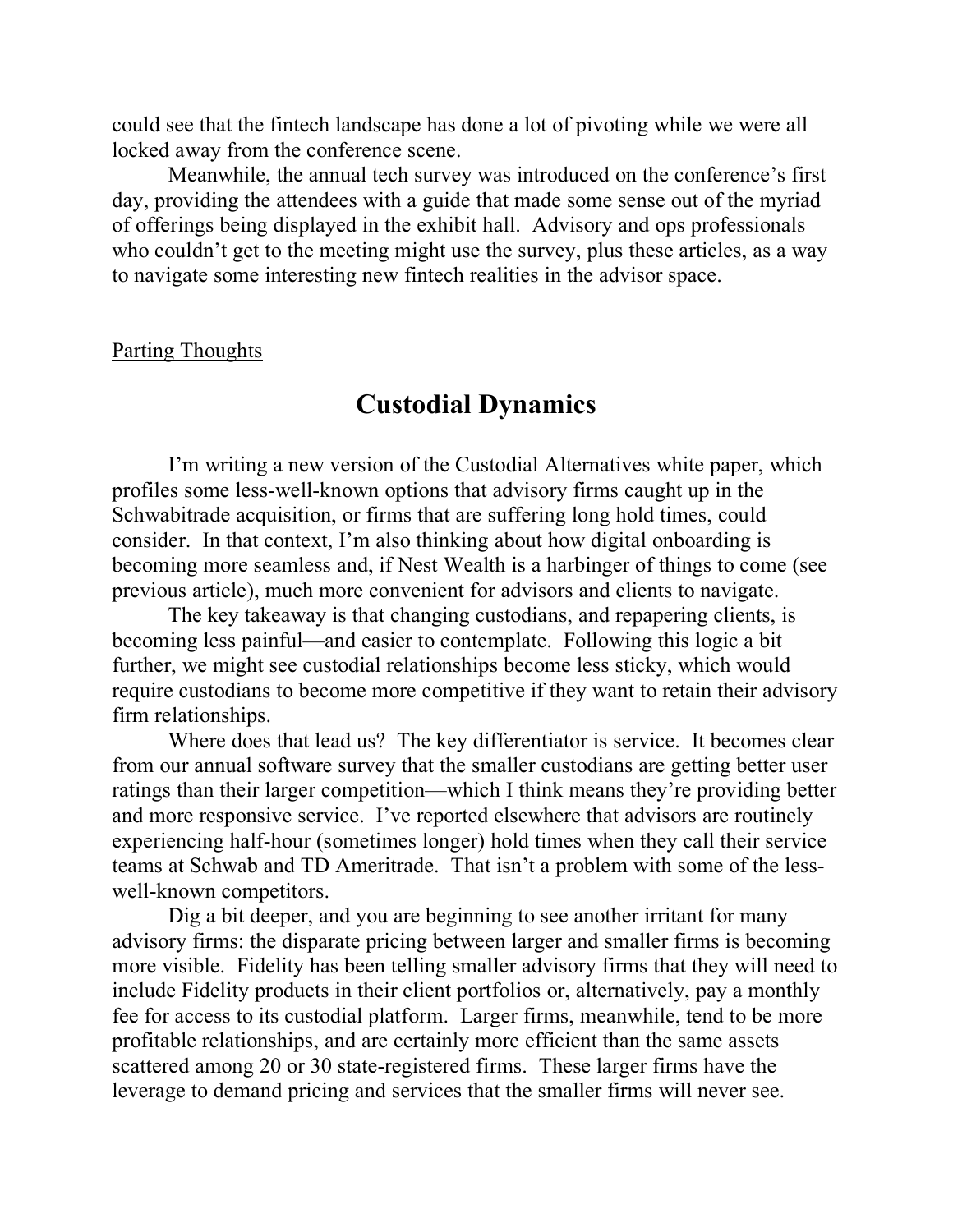Dig just a bit deeper, and it's not hard to imagine that, at some point in this easy-repaper, increasingly visible disparate fee marketplace, smaller firms will move away from the largest custodians, and the custodians will not be unhappy to lose these less profitable relationships.

But what would be the long-term implication of this potential resettling of custodial market share? It's not easy to predict the future, but my instincts tell me that the smaller firms are more likely to adapt to the rapidly changing dynamics of the marketplace than their larger brethren. An advisory firm with hundreds or thousands of offices begins to look, to me, like a wirehouse organization, with standardized, rigidly controlled service models across all offices. A firm like that can only adapt to change with great difficulty. The typical analogy is turning around a battleship

What changes would prove difficult? One obvious change would be a shift—which I think is already underway—away from the AUM revenue model. Another would be an increasing tendency to work with a focused, target clientele—what some would call a niche, what I would prefer to call a specialty. The smaller firms will focus, while the larger firms will become the equivalent of general practitioners.

My guess is that, just like the wirehouses, these larger firms would eventually be staffed with younger advisors who, as they gain more skill, expertise and experience, would find it more profitable to develop a specific client expertise and go out on their own.

The center of gravity, in terms of skill, expertise and experience, would shift to the smaller firms competing with the larger ones, and eventually these larger firms could experience a long leak of market share comparable to what the wirehouses are experiencing today. I might argue that the wirehouses are better at promoting fictional views of independence, and have benefited from a different regulatory structure and difficult repapering options—which means the leaking from larger to smaller RIA firms could be faster (or more efficient) in the future than it is today. And it's helpful to remember how many once-robust wirehouse firms are no longer with us. Would the same happen, perhaps more catastrophically, with the giant advisory firms?

This possible (plausible?) future rests on a fairly long chain of assumptions, but if we suppose for a moment that something like this occurs, we could see a gradual normalization, where the largest custodians become smaller and tied to a diminishing customer base, while today's smaller custodians become larger and start to force some competitive changes. The closed custodian software environment becomes more open, the pricing disparities become normalized, custodians will have to provide larger and better service teams, and none of them will have the luxury of feeling comfortable with their advisor relationships.